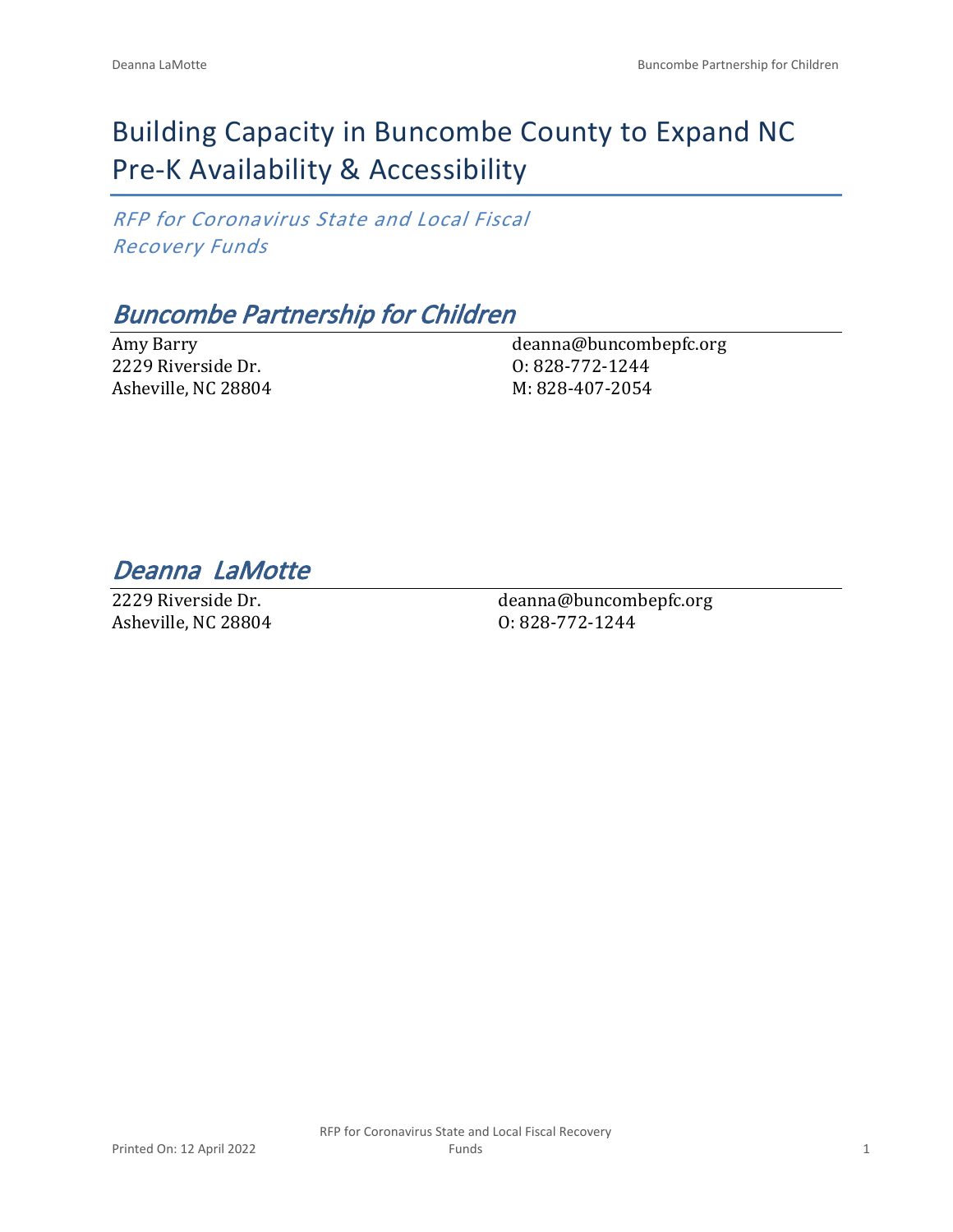# Application Form

## *Question Group*

Buncombe County requests proposals for projects to help the community recover from and respond to COVID-19 and its negative economic impacts.

Buncombe County has been awarded \$50,733,290 in Coronavirus State and Local Fiscal Recovery Funds (Recovery Funding), as part of the American Rescue Plan Act. To date, Buncombe County has awarded projects totaling \$23,093,499, leaving a balance of \$27,639,791 available to award.

Visit [http://www.buncombecounty.org/recoveryfundinghttp://www.buncombecounty.org/recoveryfundingwww.b](http://www.buncombecounty.org/recoveryfunding) [uncombecounty.org/recoveryfundinghttp://www.buncombecounty.org/recoveryfundinghttp://www.buncombeco](http://www.buncombecounty.org/recoveryfunding) [unty.org/recoveryfundinghttp://www.buncombecounty.org/recoveryfundinghttp://www.buncombecounty.org/re](http://www.buncombecounty.org/recoveryfunding) [coveryfunding](http://www.buncombecounty.org/recoveryfunding) for details.

This infusion of federal resources is intended to help turn the tide on the pandemic, address its economic fallout, and lay the foundation for a strong and equitable recovery.

Buncombe County is committed to investing these funds in projects that:

- Align to county strategic plan and community priorities
- Support equitable outcomes for most impacted populations
- Leverage and align with other governmental funding sources
- Make best use of this one-time infusion of resources
- Have a lasting impact

Proposals shall be submitted in accordance with the terms and conditions of this RFP and any addenda issued hereto.

Click [here](https://www.buncombecounty.org/common/purchasing/Buncombe%20Recovery%20Funding%20RFP%202022.pdf) for the full terms and conditions of the RFP

#### **Organization Type\***

Nonprofit

## **Nonprofit documentation**

If nonprofit, attach IRS Determination Letter or other proof of nonprofit status.

BPFC IRS 501c3 Letter.PDF

## **Name of Project.\***

Building Capacity in Buncombe County to Expand NC Pre-K Availability & Accessibility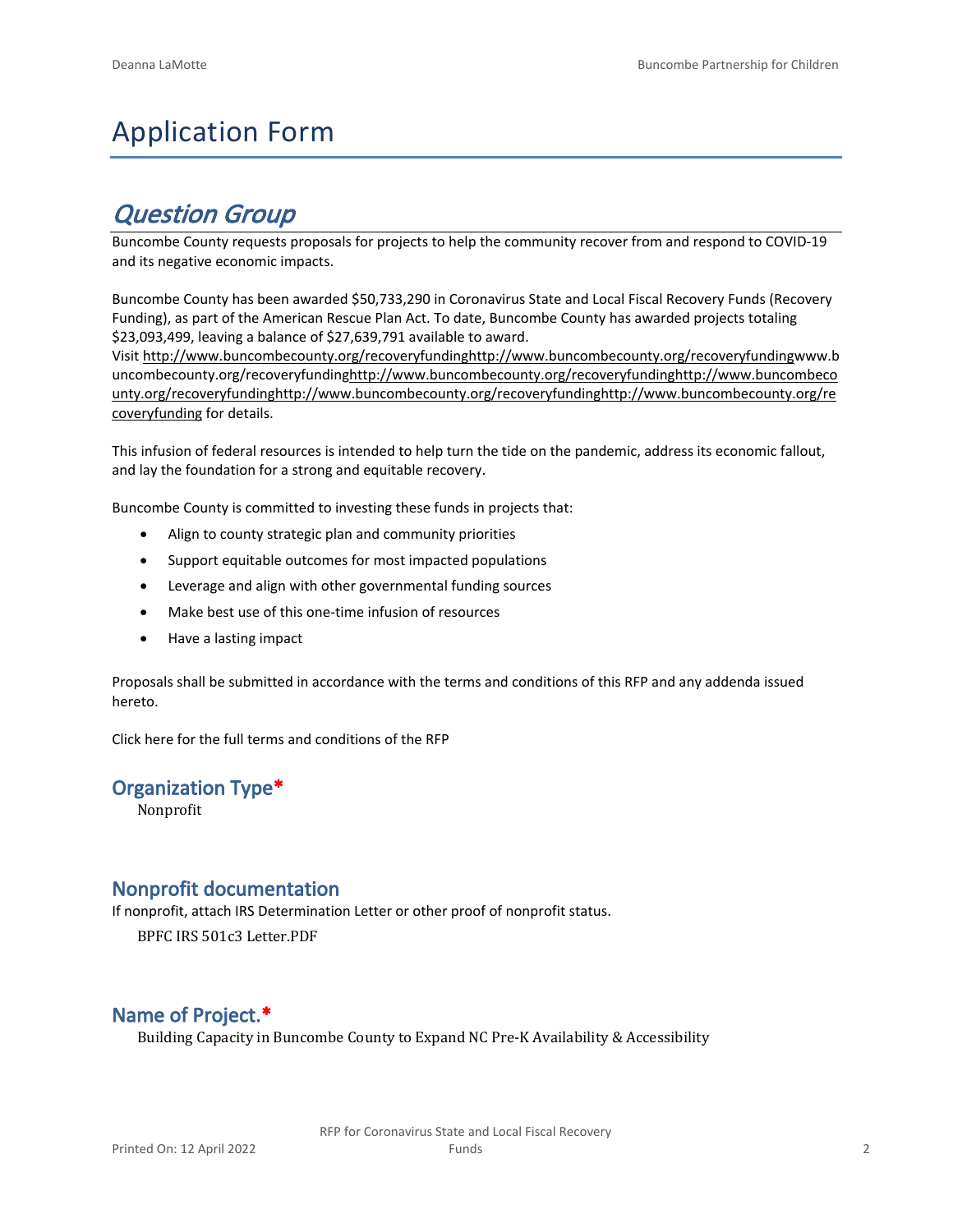## **New/Updated Proposal\***

Is this a new project proposal or an updated version of a proposal submitted during the earlier (July 2021) Recovery Funding RFP?

New project proposal

## **Amount of Funds Requested\***

\$3,201,546.00

## **Category\***

Please select one:

- Affordable Housing
- Aging/Older Adults
- Business Support/Economic Development
- Environmental/Climate
- Homelessness
- K-12 Education
- Infrastructure and/or Broadband
- Mental Health/Substance Use
- NC Pre-K Expansion
- Workforce

NC Pre-K Expansion

## **Brief Project Description\***

Provide a short summary of your proposed project.

To expand NC Pre-K in Buncombe County, we must start where our Early Childhood Education (ECE) community is right now, two years into a pandemic. Buncombe Partnership for Children (BPFC) developed each strategy in this proposal together with ECE providers and families of young children. Focus groups and co-development workgroups took place through the fall of 2021, ensuring this approach addresses the barriers our providers face in offering NC Pre-K and the barriers our families face in accessing it (all exacerbated by COVID-19). BPFC will start by increasing stability and equity among existing NC Pre-K providers, expanding our pool of high-quality providers and licensed teachers, and making it easier for eligible families to learn about and take advantage of NC Pre-K's proven benefits. Implemented together, these strategies (re)build ECE capacity to implement NC Pre-K and enhance it so that more providers will be able and eager to offer it across our ECE settings.

## **Project Plan\***

Explain how the project will be structured and implemented, including timeframe.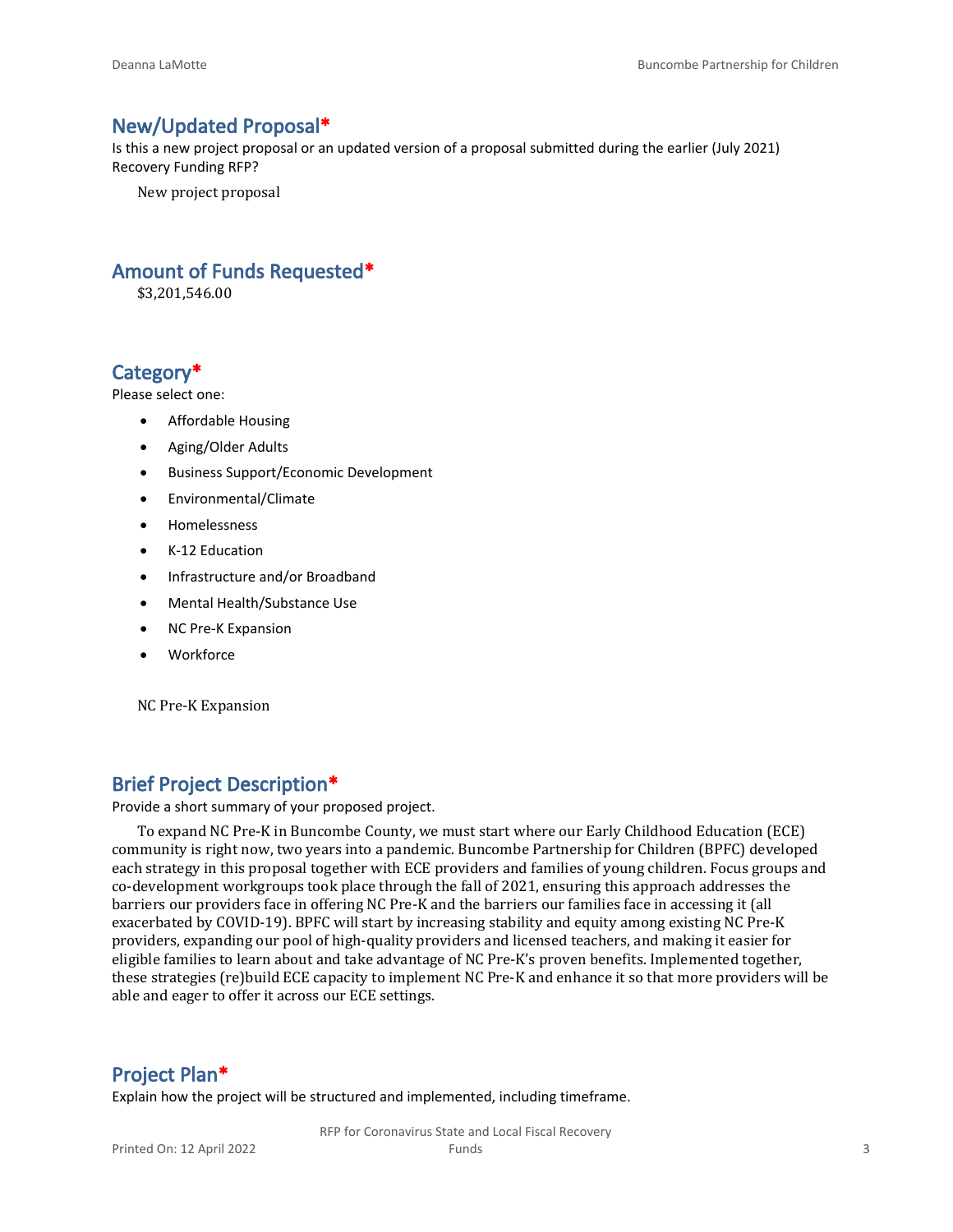This pilot includes activities to address state implementation gaps in the NC Pre-K program, support ECE teachers to advance their education and pursue Birth to Kindergarten (B-K) licensure (required for NC Pre-K but no other 0-5 program), and support families to access the program.

Provider Strategies: Supplement NC Pre-K reimbursements to cover the actual cost of care, create pay parity with K-12 systems, address administrative burdens, and incentivize new and existing providers to add NC Pre-K classrooms. As Buncombe County's NC Pre-K administrator, BPFC will implement the following through annual contracts with providers, starting in 2022-23:

1. Increase the state's per-slot reimbursement by 36% ( from \$7280 to \$9900/child/year for private provider). In 2017, the state submitted a report that concluded that reimbursements for NC Pre-K slots covered just 60% of the average cost of care.

2. Require licensed NC Pre-K teachers in all settings to be paid on parity with similarly licensed K-12 teachers, and financially support private providers (who have less access to funding than school system or Head Start providers) to achieve this.

3. Ensure NC Pre-K quality and equity across provider types by supporting a full-time NC Pre-K Program Coach to provide NC Pre-K-specific curriculum/assessment supports and coaching for private centers (K-12 and Head Start settings have this support).

Classroom Strategies: Leverage the success of BPFC's Workforce Development Program and Child Care Resources, as well as partnerships with A-B Tech, T.E.A.C.H., and WAGE\$, to increase the number of teachers working toward B-K licensure and to prepare high-quality centers for NC Pre-K provision.

1. In Year 1, implement comprehensive ECE teacher education advancement supports (tutoring, classroom release time, stipends ) so working teachers can advance their education.

2. Starting Year 2, enroll potential providers in a "Ramp-Up to NC Pre-K" program that provides intensive administrative and classroom capacity-building, so programs can meet all NC Pre-K standards on day one of providing the program.

Family Strategies: Coordinate pre-k outreach and enrollment, while working directly with families and providers to address the lack of transportation and the limited school-day/school-year schedule.

1. This funding would support the recently launched Buncombe Pre-K portal, where families of 4-yearolds can now go to explore pre-k options, see if they might be eligible for FREE pre-k (via Head Start or NC Pre-K), and apply for both programs with one application.

2. In Year 1, BPFC will coordinate two "action research" task forces, comprised of families and local ECE providers, to develop promising local solutions to transportation and wrap-around care. In year 2, that grassroots work will inform broader demand and feasibility studies to determine where and how to scale implementation of family-centered solutions to increase access to NC Pre-K.

## **Statement of Need\***

Describe the need that this project will address. Include data to demonstrate the need, and cite the source of the data.

Expanding quality ECE is a multi-generation investment. It provides children with age-appropriate enrichment that boosts healthy development and school readiness; it allows parents to advance employment, education, and training; and it reduces future involvement in special education, criminal justice, and social services. Multiple studies have concluded that children from under-resourced families and families with limited English show the greatest gains in pre-k, and gains are typically consistent across races, making pre-k a strong tool for communities focused on equity. Yet only 35% of Buncombe's income-eligible children are enrolled in NC Pre-K (NC's goal is 75%), and only 46% of 4-year-olds are in any licensed pre-k.

NC Pre-K is a proven program that leverages state funds for local impact. However, to expand NC Pre-K, more local providers must be willing to offer it, and right now they are not. NC Pre-K requires teacher licensure--but not pay parity with similarly-licensed K-12 teachers, so high turnover and reimbursements at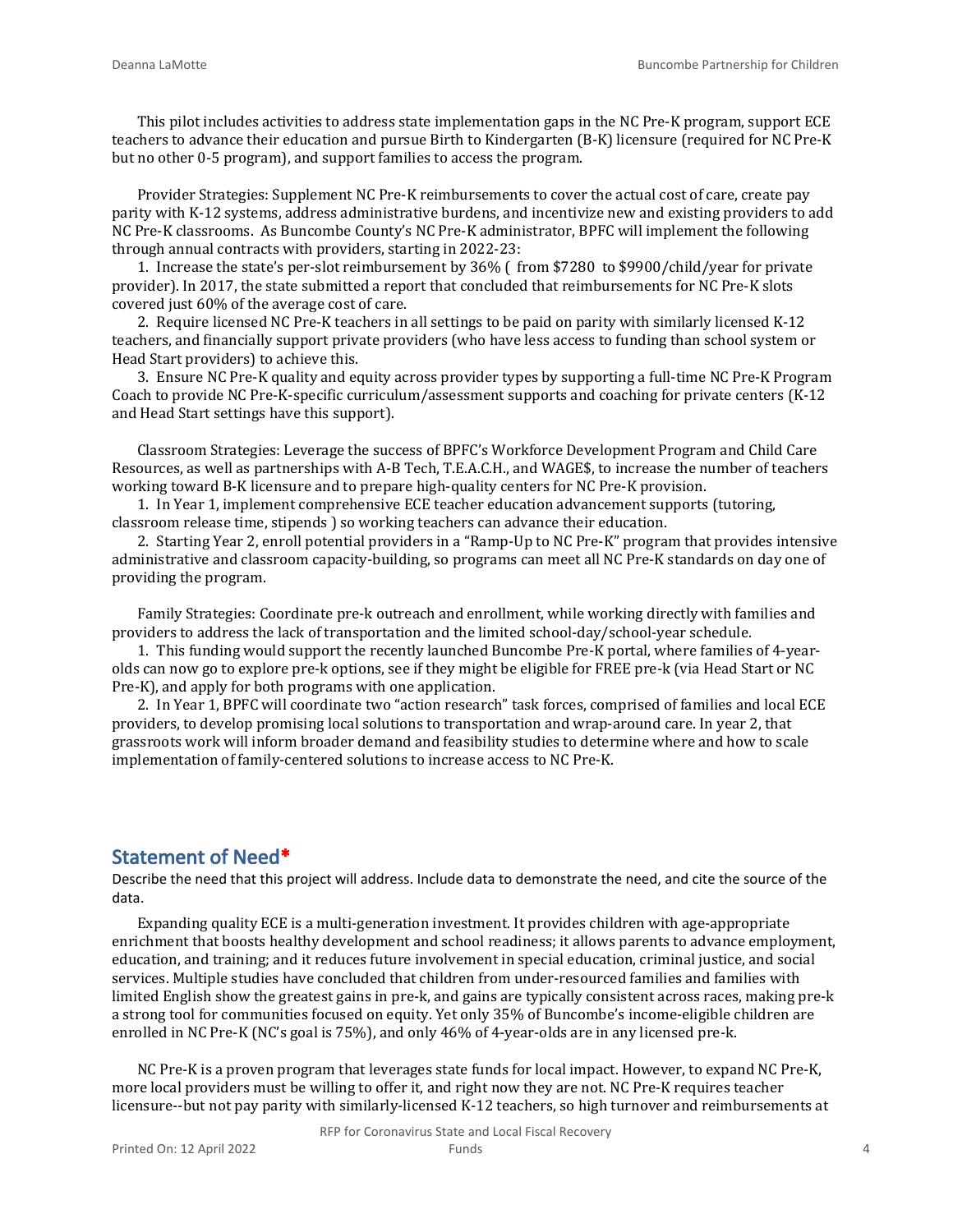only 60% of costs means few programs can afford to offer it, especially after COVID-19 devastated ECE finances and staffing.

At the classroom level, NC Pre-K's higher standards are written into state licensing rules from the first day a new classroom opens. However, NC Pre-K provides no funding to purchase/learn/integrate required tools and practices before implementation. This leaves new providers feeling overstressed and unsupported.

For many families, NC Pre-K is a great opportunity that does not quite work logistically. Some do not understand differences between NC Pre-K and Head Start, so our new common application portal means families have less navigation to do to find what they are eligible for. Programs across the state (and beyond) struggle with transportation and wrap-around care, which is why our approach is to work with families and providers to develop creative, grassroots solutions to pilot and study for broader reach.

## **Link to COVID-19\***

Identify a health or economic harm resulting from or exacerbated by the public health emergency, describe the nature and extent of that harm, and explain how the use of this funding would address such harm.

While the benefits of preschool apply any time, investing in young children and families right now is especially important. For the last 2 years, the COVID-19 pandemic has had an outsized impact on children and families and the ECE infrastructure that exists to support them:

- Young children have not been exposed to as many adults or peers as in pre-pandemic times.
- Most adults in children's lives have experienced significant increased stress.

- A recurring family survey by the National Institute for Early Education Research (NIEER) reports a significant reduction in child-development-supporting home activities, including reading to young children and practicing letters, numbers, and words.

- The same NIEER study reports conduct problems, peer problems, and prosocial behavior problems were all reported at levels twice or more the 10% normally expected. Elevated rates of problems were reported by parents from all backgrounds.

- ECE providers across the board have reported more social/emotional/behavioral health needs this year than ever before.

- Pandemic-related economic and health challenges have had a disproportionate impact on lowerincome Latinx and Black families (who often see the greatest gains from preschool).

- For ECE providers, 2 years of operating under ever-changing emergency regulations increased expenses, decreased service hours, closed classrooms for weeks at a time, and tested the resilience of all staff.

- Local families, especially mothers, report not returning to work or regularly missing work because of the instability of child care—classrooms closed because of COVID-19, or, more often now, understaffing.

- The "Great Resignation" devastated ECE staffing. In September 2019 there were 1025 child care staff in Buncombe County; in September 2021 there were 862. Our community has lost 16% of its ECE staff in a field where strict ratios dictate how many children can be served. This number does not reflect even higher turnover rates.

## **Population Served\***

Define the population to be served by this project, including volume and demographic characteristics of those served.

Every activity in this proposal is 100% focused on expanding and improving educational opportunities for 4-year-olds who are income-eligible for NC Pre-K (roughly 1,180 children whose families make less than 75% of the state median income) plus those who have a delay or disability, have parents in the military, or are learning English. However, in this first phase of NC Pre-K expansion, ECE providers and teachers are the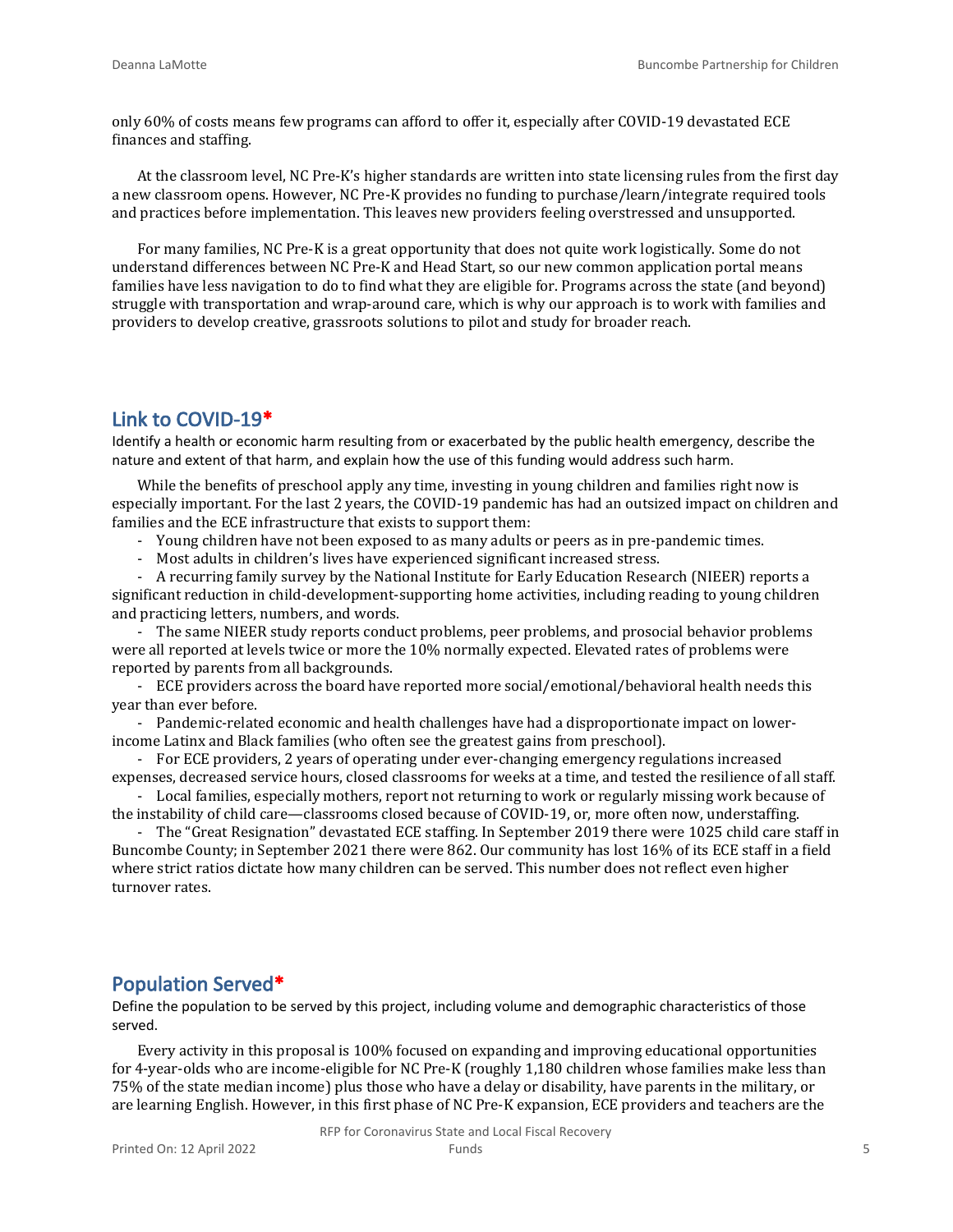most directly impacted, since we cannot expand the NC Pre-K program without providers. Eight current NC Pre-K providers (6 private centers, plus Head Start and Asheville City Schools), with a total of 29 sites and 48 classrooms, will be impacted in Year 1 by increased reimbursements and pay parity with public schools. We anticipate that this will, in turn, impact the 441 NC Pre-K students through reduced teacher stress and turnover and increased classroom coaching/supports. Teacher education supports and the Ramp-Up to NC Pre-K program, in these first two years, also most directly benefit teachers and programs who hire them, but our ECE system and every child within it will benefit from an environment where advancing teacher education is promoted and supported, and where intensive coaching ensures programs can implement new curricula, assessments, practices and policies.

The grassroots research and feasibility studies in Year 2 will directly, tangibly impact children and their families. It is difficult to know how many families would participate in NC Pre-K if transportation and the 6.5 hour day were not barriers, but we hear from families often that the one family vehicle must be used for work way before AM drop-off, or that full schedules cannot accommodate a 2:30 pick-up. Our pilots will help at least 60 such families access care, while the feasibility studies will guide us in scaling up successful solutions to reach many more families in future years.

#### **Results\***

Describe the proposed impact of the project. List at least 3 performance measures that will be tracked and reported. If possible, include baselines and goals for each performance measure.

The long-term goals of NC Pre-K expansion are to 1) increase access to the NC Pre-K program so that we are serving 75% of income-eligible students, 2) increase Kindergarten readiness, and 3) close racial and ethnic achievement gaps in early grades reading and math.

The first two years of this pilot, though, must focus on (re)building an infrastructure so that those goals can be met. Measurable results, by activity, at the end of the two-year pilot will be:

Reimbursement increase & teacher education salary supplements:

- NC Pre-K lead teacher turnover rate (4-year average/baseline 34%; target 20%)
- NC Pre-K assistant turnover (no baseline; target 25%)

Education Attainment Supports:

- # participants enrolled in at least 1 class per semester (no baseline; target 25 per semester)
- # participants who have increased education by 12+ credits over 2-year period (no baseline; target 15)

Ramp Up to NC Pre-K:

- # classrooms participating (no baseline; target 10)

- % participants (admin and teacher) meeting individualized Ramp-Up program goals at end of first year (no baseline; target 80%)

Transportation & Wrap-around pilots and research:

- # families participating in the pilot programs (no baseline; target 60)
- % of pilot participants who would not have participated in NCPK otherwise (no baseline; target 75%)

Single Portal of Entry (Buncombe Pre-K online portal):

- # applications submitted through portal (2021 baseline 504; target 680 - 30% increase)

- # applications submitted for children learning English ( average last 3 years/baseline 20%; target 30%)

This project is a pilot. Most measures above do not have baselines, and COVID-19 will continue to impact families and ECE in ways we cannot foresee. Thus, BPFC will be tracking a range of potential impacts beyond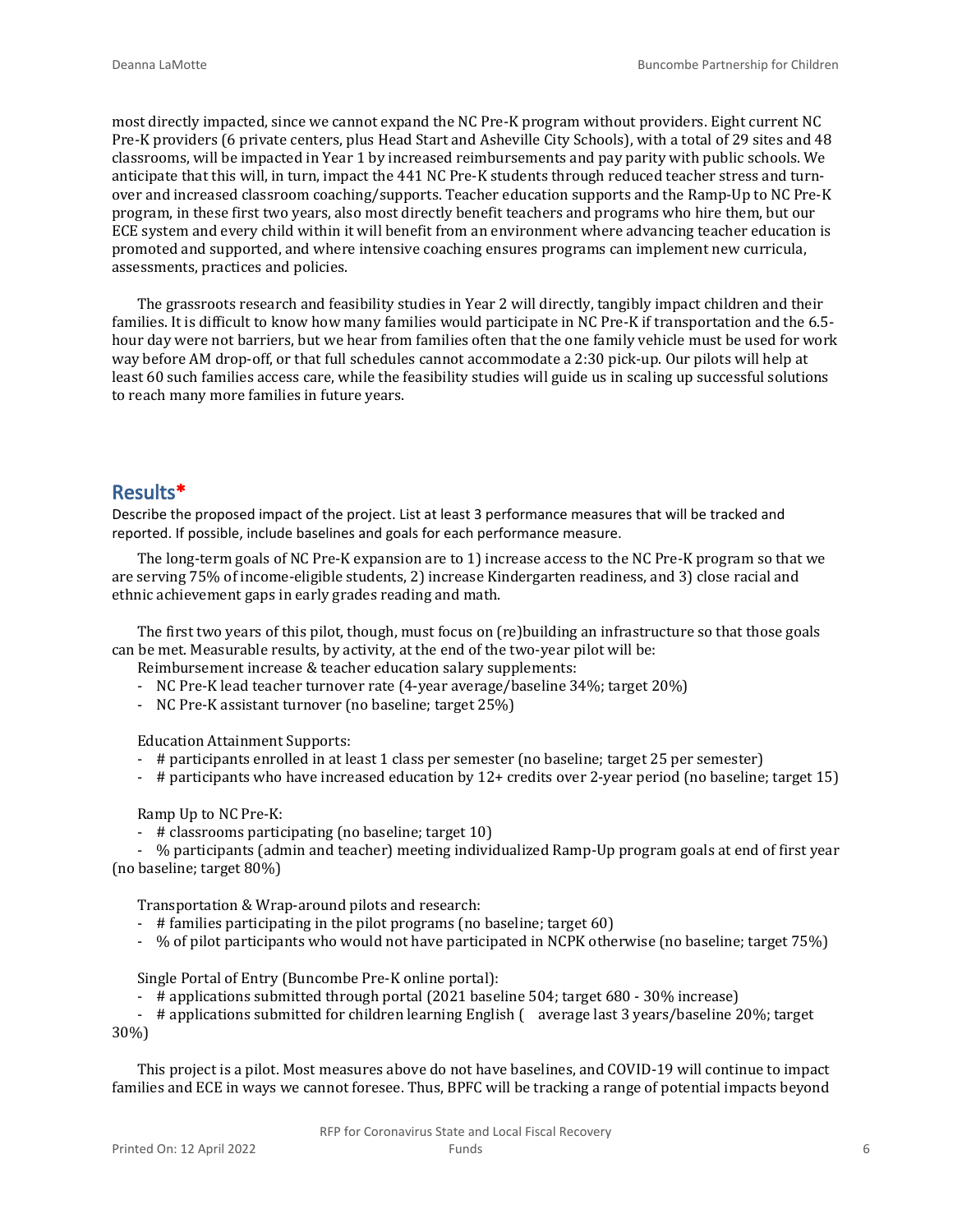those on this list. We will also be meticulous in documenting lessons learned from each activity, as well as investigating exactly why targets are not met (if applicable).

### **Evaluation\***

Describe the data collection, analysis, and quality assurance measures you will use to assure ongoing, effective tracking of contract requirements and outcomes.

One of the main responsibilities of the new NC Pre-K Expansion Coordinator will be to work with each funded program and NC Pre-K provider to collect data and review the data regularly for decision-making and course correction. This coordinator will work to ensure data collection expectations and logistics are clear from the beginning, written into formal contracts and memoranda of understanding. The coordinator will also develop a simple NC Pre-K Expansion data dashboard for shared data conversations.

Annual contracts with NC Pre-K providers will lay out reporting requirements to uniformly collect teacher education and retention data. Similarly, formal written agreements with providers engaged in the Ramp Up to NC Pre-K will lay out reporting requirements for coaching and training participation and educational achievement. Year 2 pilot programs will be designed with evaluation plans before implementation.

BPFC recognizes that pieces of the evaluation design and much of the data analysis can and should be contracted out to evaluation specialists who can ensure we capture all of the lessons this pilot can teach us. We also plan to continue to work in close partnership with Buncombe County's Strategy and Innovation Team, who have been deeply involved already in identifying child outcome measures and orchestrating datasharing processes with both school systems so that we can look at pre-k impacts more longitudinally.

As we develop evaluation processes, we will continue to work with Durham and other counties who have expanded pre-K to better understand their measures and evaluation practices as well.

#### **Equity Impact\***

How will this effort help build toward a just, equitable, and sustainable COVID-19 recovery? How are the root causes and/or disproportionate impacts of inequities addressed?

The family-focused strategies directly impact equity by making NC Pre-K more accessible to families who have historically had the least access to high-quality early education. The pre-k application portal simplifies finding and applying to preschool, focuses promotion of pre-k on under-resourced communities and BIPOC families, and it also provides unduplicated data so that we can better understand the demographics and geographic locations of those who are/are not applying to public pre-k. The transportation and wrap-around pilots, which start in year 2, will be designed in Year 1 by workgroups led by families and classroom teachers, to ensure the pilots leverage families' and communities' assets and address the actual barriers experienced by families, rather than those we assume.

The provider-focused strategies address inequities among NC Pre-K sites and in the ECE workforce. Some of Buncombe's private providers in communities who serve largely BIPOC children and/or under-resourced families have historically offered care at lower rates, accepted more subsidy vouchers, and waived parent copays for families unable to afford it. Such practices result in these programs operating with thin financial margins and make them less financially able to provide NC Pre-K, with its low reimbursement rates. Increasing NC Pre-K reimbursement rates and providing salary supplements for experienced teachers will strengthen these programs and their teaching staff, also allowing more programs to offer NC Pre-K in a wider variety of communities across Buncombe County. The Education Attainment and Ramp-Up strategies will both prioritize increasing BIPOC teachers in NC Pre-K classrooms, to better reflect the current NC Pre-K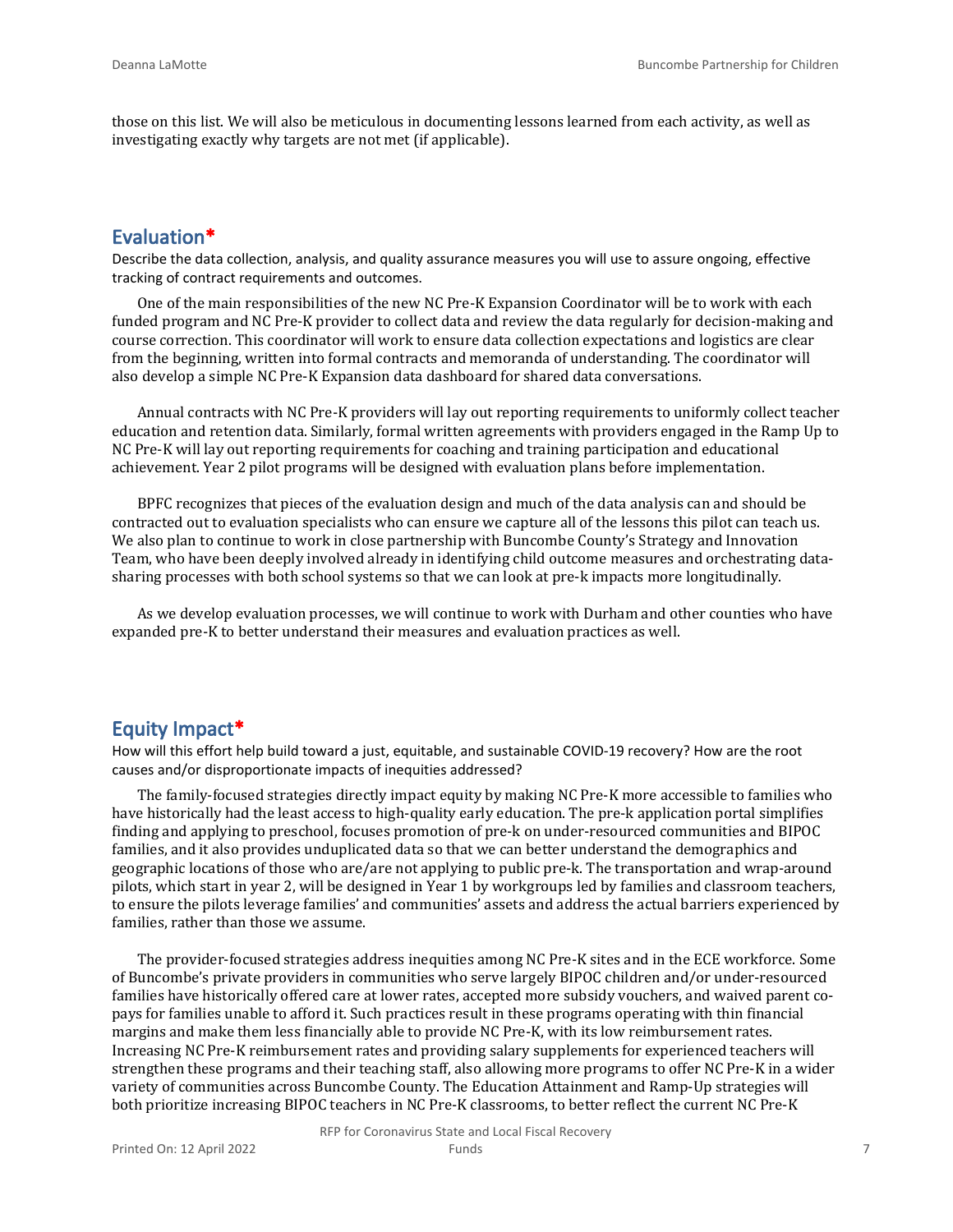student make up at 33% Black and 22% Hispanic (vs.18% Black and 14% Hispanic teachers). Data mapping work will focus on the Ramp-Up recruitment efforts in areas of the county underserved by NC Pre-K.

## **Project Partners\***

Identify any subcontractors you intend to use for the proposed scope of work. For each subcontractor listed, indicate:

1.) What products and/or services are to be supplied by that subcontractor and;

2.) What percentage of the overall scope of work that subcontractor will perform.

Also, list non-funded key partners critical to project.

As the local NC Pre-K administrator and the county's Child Care Resources provider, BPFC will be implementing most of the activities without subcontracts. Initial key partners are the eight current NC Pre-K providers, who will participate in the project and document impacts on staffing, enrollment, and operations. We will leverage partnerships with A-B Tech and Blue Ridge Community College and some of the regional institutions (Western Carolina University, UNC Greensboro) that offer B-K licensure to implement workforce and educational attainment supports.

There are two activities that likely will be contracted. For the evaluation design and data analysis, we have not yet identified a contractor. We plan to collaborate with Buncombe County staff in the selection of the provider, and contractors will be selected in accordance with federal procurement requirements. To provide tutoring of Education Attainment participants, we will work with staff at A-B Tech and Blue Ridge Community College to identify appropriate tutors to meet individual and cohort needs.

We will also continue to work closely with our advocacy partners, including Asheville-Buncombe Preschool Planning Collaborative, the WNC Early Childhood Coalition, and the NC Partnership for Children/Local Partnership network, to advocate for full implementation of the Leandro funding recommendations to increase funding to the NC Pre-K Program and expand it to full-day/full-year to meet more families' needs.

## **Capacity\***

Describe the background, experience, and capabilities of your organization or department as it relates to capacity for delivering the proposed project and managing federal funds.

BPFC was established in 1995 as part of the state-wide Smart Start network, with a mission to strengthen the capacity of educators, families, and the community to build a strong foundation for children's learning and development beginning at birth. BPFC has a history of clean audit reports, with years of experience managing federal, state, and local funding responsibly.

BPFC has strong, established working relationships with ECE providers and stakeholders and is seen as an advocate and connector across the local EC community. We administer multiple programs that directly support ECE programs and the ECE workforce. In 2020-21, 61 4- and 5-star rated facilities received our unrestricted Sustaining Facility Quality grants to help with the ever-increasing costs of offering high-quality programs. Additionally, 103 educators received a needed salary supplement averaging \$1,245 through the WAGE\$ program. Our Child Care Resources program supports roughly 700 early educators annually with training, coaching and technical assistance. And the Workforce Development Program has proven successful at recruiting new teachers into the field and supporting them through their first ECE college course. BPFC has been the local contract administrator for NC Pre-K since 2001, growing the program from 25 slots to 441.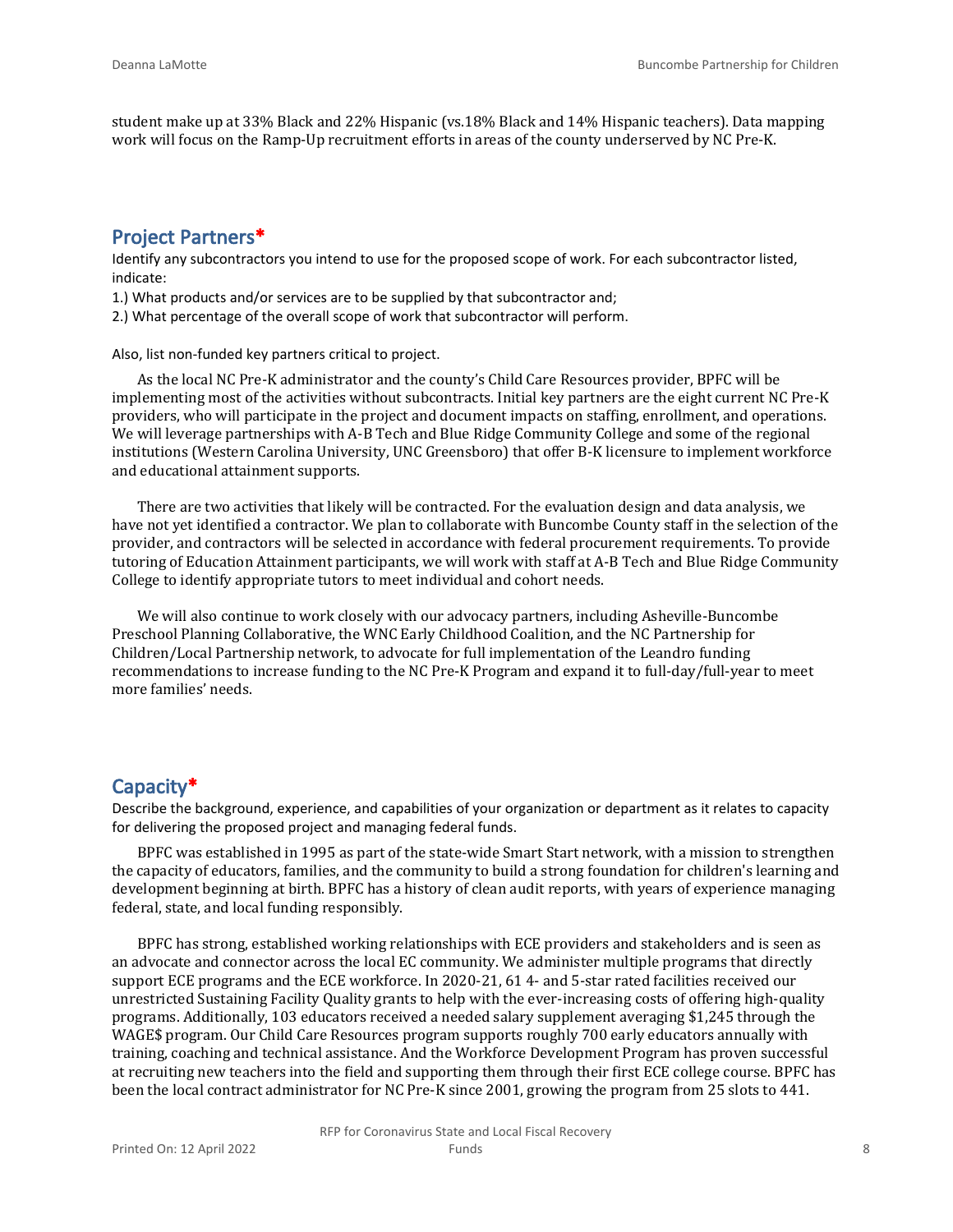BPFC is also deeply invested in supporting the broader ECE system. We are active in several regional and state coalitions focused on advocacy around ECE quality, workforce, and investments in the NC Pre-K program. In 2015 BPFC co-founded and became the backbone organization for Asheville-Buncombe Preschool Planning Collaborative (ABPPC), where two years of hard work resulted in a comprehensive path for Buncombe County to achieve universal pre-k for 3 and 4-year-olds, published in 2017. ABPPC has continued to evolve, and worked closely with BPFC to research and provide community context for the Dec. 2021 expansion report, detailing recommendations for expanding NC Pre-K.

#### **Budget\***

Provide a detailed project budget including all proposed project revenues and expenditures, including explanations and methodology. For all revenue sources, list the funder and denote whether funds are confirmed or pending. For project expenses, denote all capital vs. operating costs, and reflect which specific expenses are proposed to be funded with one-time Buncombe County Recovery Funds.

Download a copy of the budget form [HERE](https://buncombecounty.org/common/community-investment/grants/early-childhood-education/Recovery-Funds-budget-template.xlsx). Complete the form, and upload it using the button below.

Recovery-Funds-budget-template.xlsx

## **Special Considerations\***

Provide any other information that might assist the County in its selection.

Please review the full NC Pre-K Expansion report, prepared for Buncombe County's Early Childhood Education and Development Fund, with a wealth of data and resources cited, at https://buncombepfc.org/reports/ for more information about the strategies proposed or current pre-k context.

To see the report submitted by NC's Division of Child Development and Early Education and the Department of Public Instruction in 2017, titled "Costs and Effectiveness Associated with NC Pre-K Slots" go to https://buildthefoundation.org/wp-content/uploads/2017/02/Costs-Associated-with-NC-PreK-Study.pdf

BPFC does want to highlight the critical timing of this proposal related to our proposed implementation timeline. It is possible to begin Year 1 NC Pre-K stabilization strategies July 1 of 2022, but only if BPFC has two full months before that to work with the NC Pre-K Advisory Committee and current NC Pre-K providers on revising contractual agreements to reflect supplemental payments and data reporting. Two months is also the very minimum necessary to advertise for and hire the Education Advancement Coach so that they can begin on July 1, recruiting teachers interested in pursuing ECE degrees and getting those teachers enrolled in fall 2022 classes that start in August.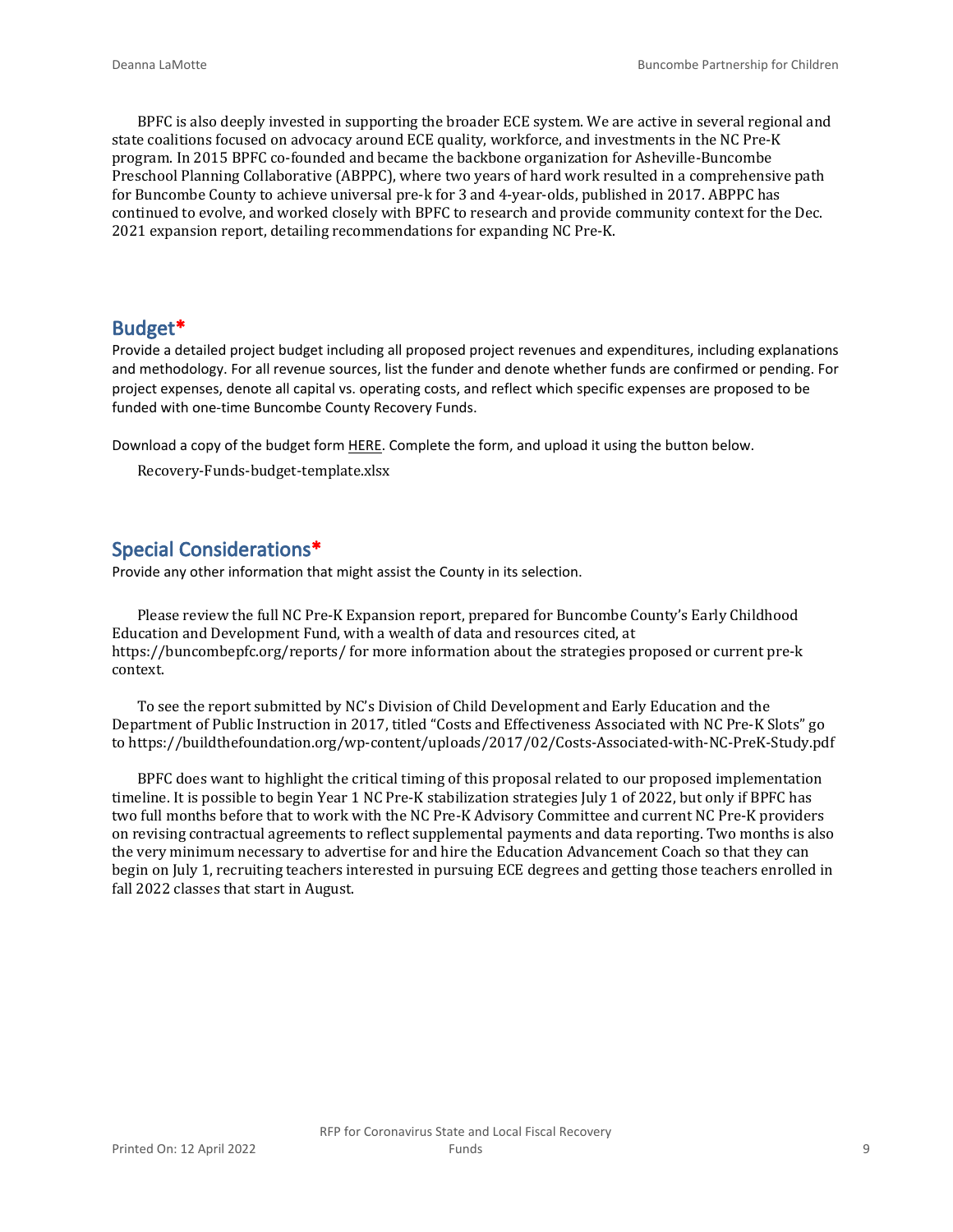# File Attachment Summary

## *Applicant File Uploads*

- BPFC IRS 501c3 Letter.PDF
- Recovery-Funds-budget-template.xlsx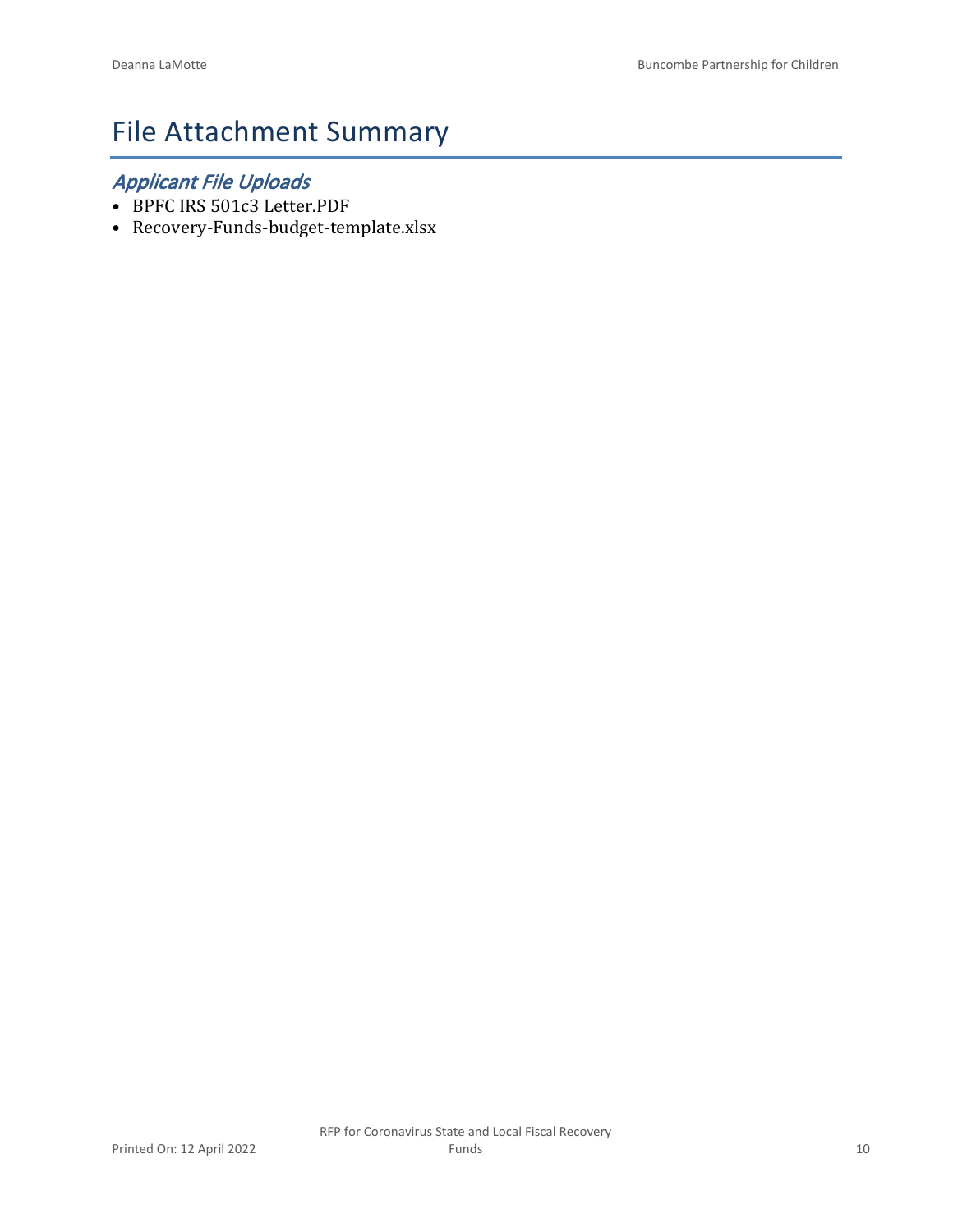INTERNAL REVENUE SERVICE R. O. BOX 2508 CINCINNATI, OH 45201

## Date: DEC 19 2001

BUNCOMBE COUNTY PARTNERSHIP FOR CHILDREN INC 84 COXE AVE STE 1A ASHEVILLE, NC 28801

Employer Identification Number: 56-1942178 DLN: 17053328729011 Contact Person: GLENN W COLLINS ID# 31392 Contact Telephone Number:  $(877)$  829-5500 Our Letter Dated: December 1995 Addendum Applies: No

Dear Applicant:

This modifies our letter of the above date in which we stated that you would be treated as an organization that is not a private foundation until the expiration of your advance ruling period.

Your exempt status under section 501(a) of the Internal Revenue Code as an organization described in section 501(c)(3) is still in effect. Based on the information you submitted, we have determined that you are not a private foundation within the meaning of section 509(a) of the Code because you are an organization of the type described in section 509(a)(1) and 170(b)(1)(A)(vi).

Grantors and contributors may rely on this determination unless the Internal Revenue Service publishes notice to the contrary. However, if you lose your section 509(a) (1) status, a grantor or contributor may not rely on this determination if he or she was in part responsible for, or was aware of, the act or failure to act, or the substantial or material change on the part of the organization that resulted in your loss of such status, or if he or she acquired knowledge that the Internal Revenue Service had given notice that you would no longer be classified as a section 509(a)(1) organization.

You are required to make your annual information return, Form 990 or Form 990-EZ, available for public inspection for three years after the later of the due date of the return or the date the return is filed. You are also required to make available for public inspection your exemption application, any supporting documents, and your exemption letter. Copies of these documents are also required to be provided to any individual upon written or in person request without charge other than reasonable fees for copying and postage. You may fulfill this requirement by placing these documents on the Internet. Penalties may be imposed for failure to comply with these requirements. Additional information is available in Publication 557, Tax-Exempt Status for Your Organization, or you may call our toll free number shown above.

If we have indicated in the heading of this letter that an addendum applies, the addendum enclosed is an integral part of this letter.

Letter 1050 (DO/CG)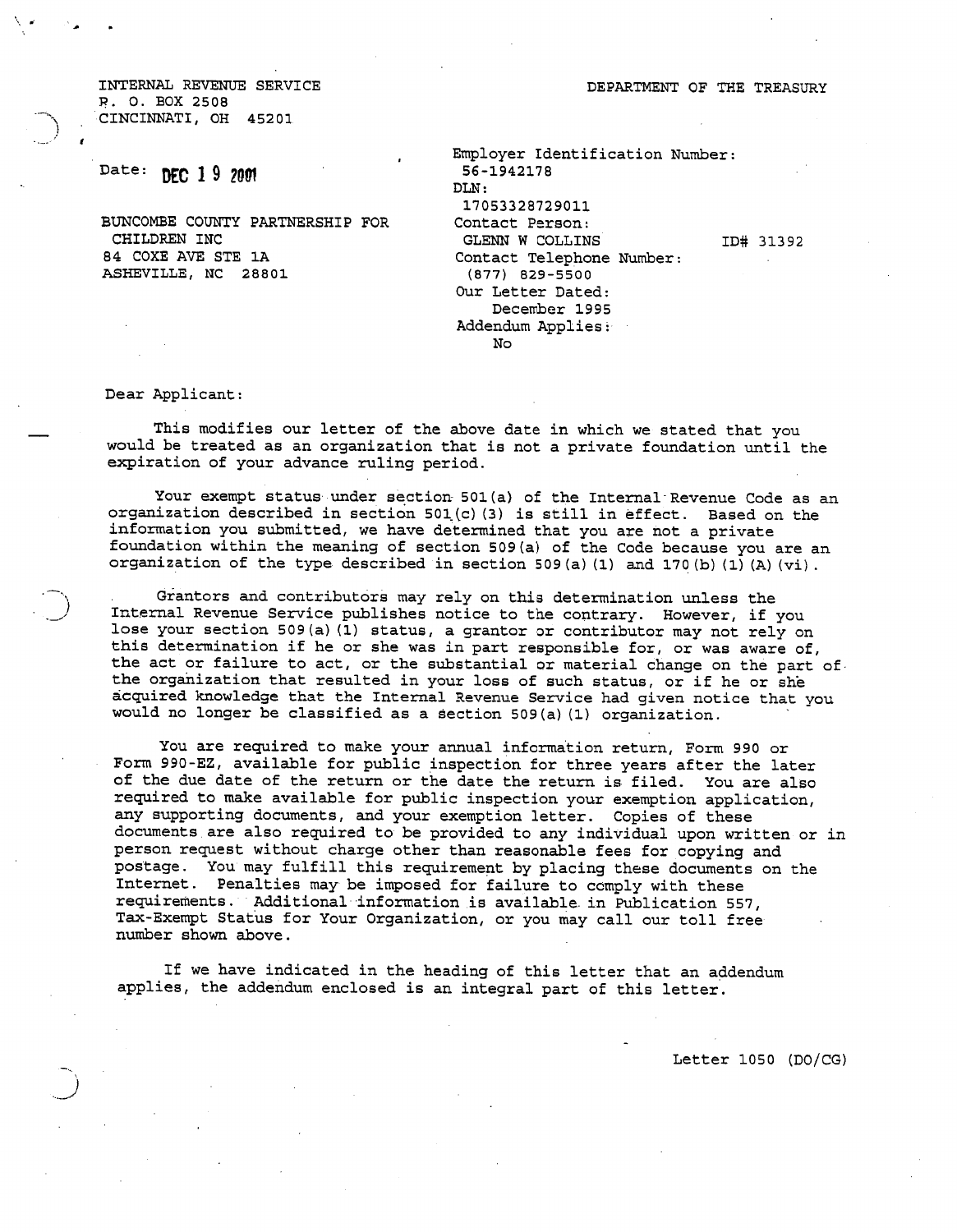Because this letter could help resolve any questions about your private foundation status, please keep it in your permanent records.

If you have any questions, please contact the person whose name and telephone number are shown above.

Sincerely yours,

яf Mil .er

Director, Exempt Organizations

Letter 1050 (DO/CG)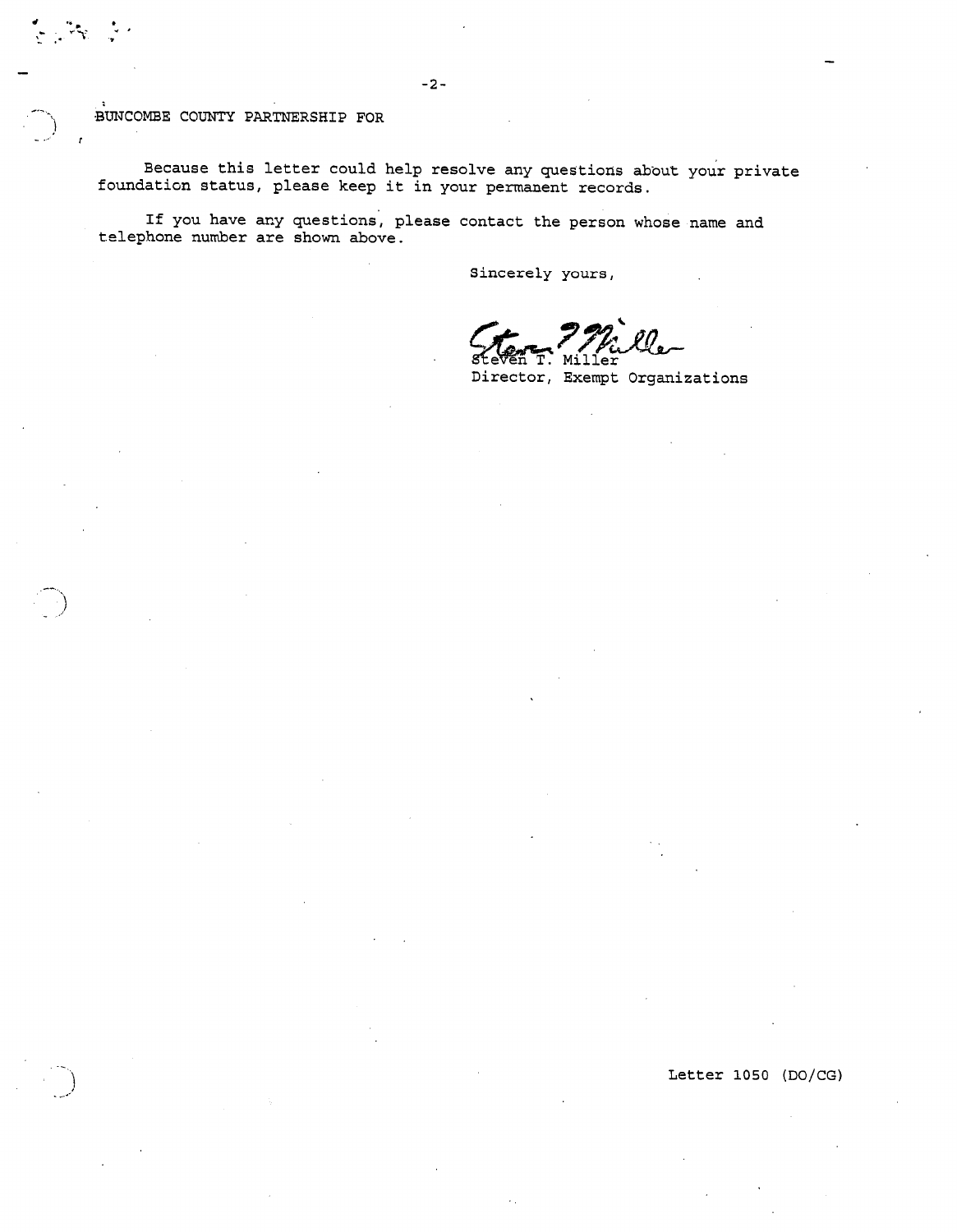INTERNAL REVENUE SERVICE DISTRICT DIRECTOR 401 W. PEACHTREE ST. NW ATLANTA, GA 30365

Dates

## **DEC 28 1995**

BUNCOMBE COUNTY PARTNERSHIP FOR CHILDREN INC. C/O LINDA GRANEY 50 S FRENCH BROAD AVE ASHEVILLE, NC 28801

DEPARTMENT OF THE TREASURY

Employer Identification Number: 56-1942178 Case Numbers 585328002 Contact Person: ROBERTA VAN METER Contact Telephone Number:  $(404)$  321-0185

Accounting Period Ending: June 30 Foundation Status Classification:  $509(a)(1)$ Advance Ruling Period Begins: October 6, 1995 Advance Ruling Period Ends:  $June 30% 2000$ Addendum Appliess **Yes** 

Dear Applicant:

Based on information you supplied, and assuming your operations will be as stated in your application for recognition of exemption, we have determined you are exempt from federal income tax under section 501(a) of the Internal Revenue Code as an organization described in section  $501(c)(3)$ .

Because you are a newly created organizations we are not now making a final determination of your foundation status under section 609(a) of the Code: Howevers we have determined that you can reasonably expect to be a publicly supported organization described in sections 509(a)(1) and 170(b)(1)(A)(vi).

Accordingly, during an advance ruling period you will be treated as a publicly supported organization, and not as a private foundation. This advance ruling period begins and ends on the dates shown above.

Within 90 days after the end of your advance ruling period, you must send us the information needed to determine whether you have met the requirements of the applicable support test during the advance ruling period. If you establish that you have been a publicly supported organization, we will class fy you as a section 509(a)(1) or 509(a)(2) organization as long as you continue to meet the requirements of the applicable support test. If you do not meet the public support requirements during the advance ruling periods we will classify you as a private foundation for future periods. Also, if we classify you as a private foundation, we will treat you as a private foundation from your beginning date for purposes of section 507(d) and 4940.

Grantors and contributors may rely on our determination that you are not private foundation until 90 days after the end of your advance ruling period. If you send us the required information within the 90 days, grantors and contributors may continue to rely on the advance determination until we make a final determination of your foundation status.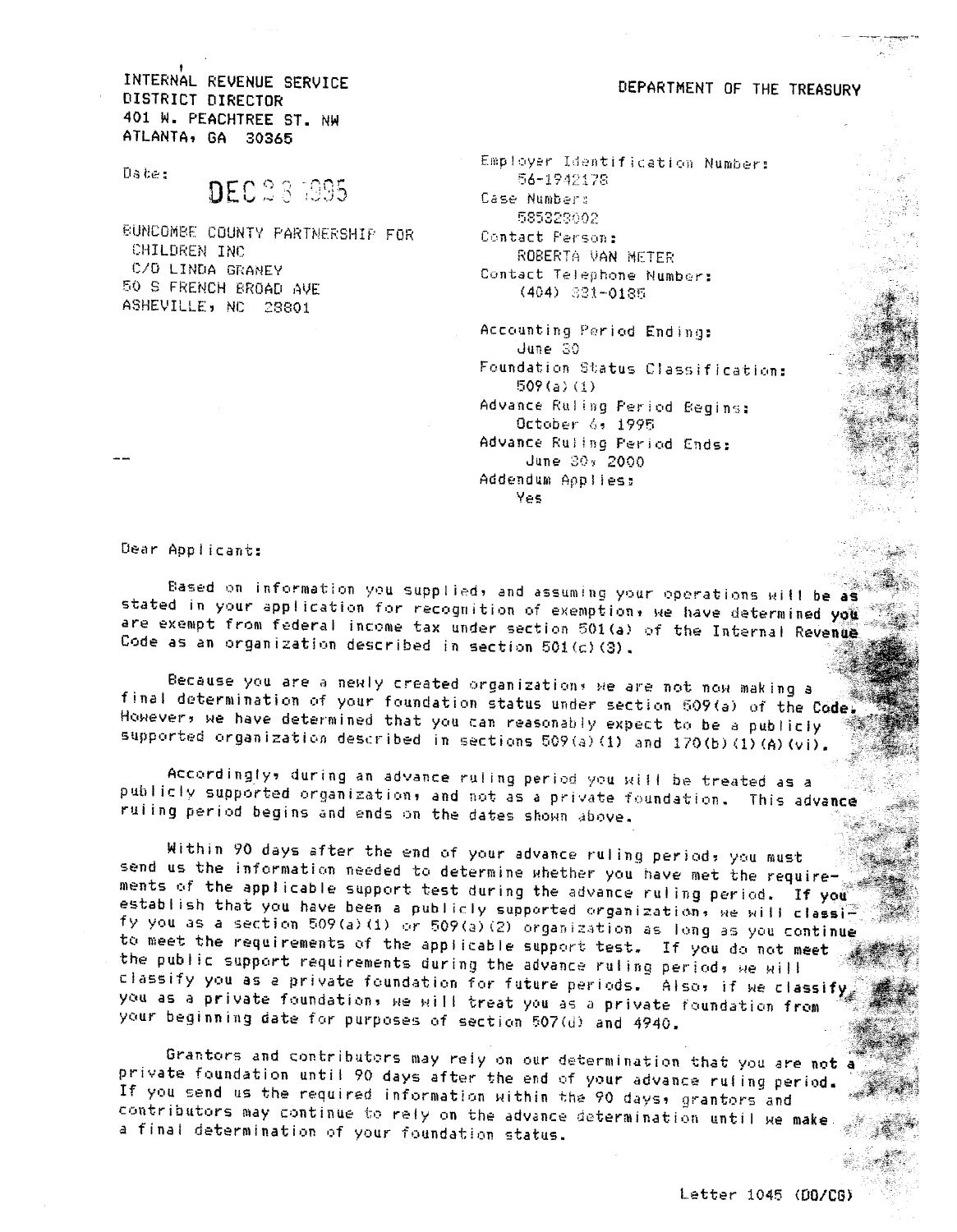If we publish a notice in the Internal Revenue Bulletin stating that we will no longer treat you as a publicly supported organization, grantors and contributors may not rely on this determination after the date we publish the notice. In additions if you lose your status as a publicly supported organization, and a grantor or contributor was responsible for, or was aware of, the act or failure to act, that resulted in your loss of such status, that person may not rely on this determination from the date of the act or failure to act. Also, if a grantor or contributor learned that we had given notice that you would be removed from classification as a publicly supported organization, then that person may not rely on this determination as of the date he or she acquired such knowledge.

If you change your sources of support, your purposes, character, or method of operation, please let us know so we can consider the effect of the change on your exempt status and foundation status. If you amend your organizational document or bylaws, please send us a copy of the amended document or bylaws. Also, let us know all changes in your name or address.

As of January 1, 1984, you are liable for social security taxes under the Federal Insurance Contributions Act on amounts of \$100 or more you pay to each of your employees during a calendar year. You are not liable for the tax imposed under the Federal Unemployment Tax Act (FUTA).

Organizations that are not private foundations are not subject to the private foundation excise taxes under Chapter 42 of the Internal Revenue Code. Howevers you are not automatically exempt from other federal excise taxes. If you have any questions about excise, employment, or other federal taxes, please let us know.

Donors may deduct contributions to you as provided in section 170 of the Internal Revenue Code. Bequests, legacies, devises, transfers, or gifts to you or for your use are deductible for Federal estate and gift tax purposes if they meet the applicable provisions of sections 2055, 2106, and 2522 of the Code.

Donors may deduct contributions to you only to the extent that their contributions are gifts, with no consideration received. Ticket purchases and similar payments in conjunction with fundraising events may not necessarily qualify as deductible contributions, depending on the circumstances. Revenue Ruling 67-246, published in Cumulative Bulletin 1967-2, on page 104, gives guidelines regarding when taxpayers may deduct payments for admission to, or other participation in, fundraising activities for charity.

You are not required to file Form 990, Return of Organization Exempt From Income Tax, if your gross receipts each year are normally \$25,000 or less. If you receive a Form 990 package in the mail, simply attach the label provided, check the box in the heading to indicate that your annual gross receipts are normally \$25,000 or less, and sign the return.

If you are required to file a return you must file it by the 15th day of

 $-7-$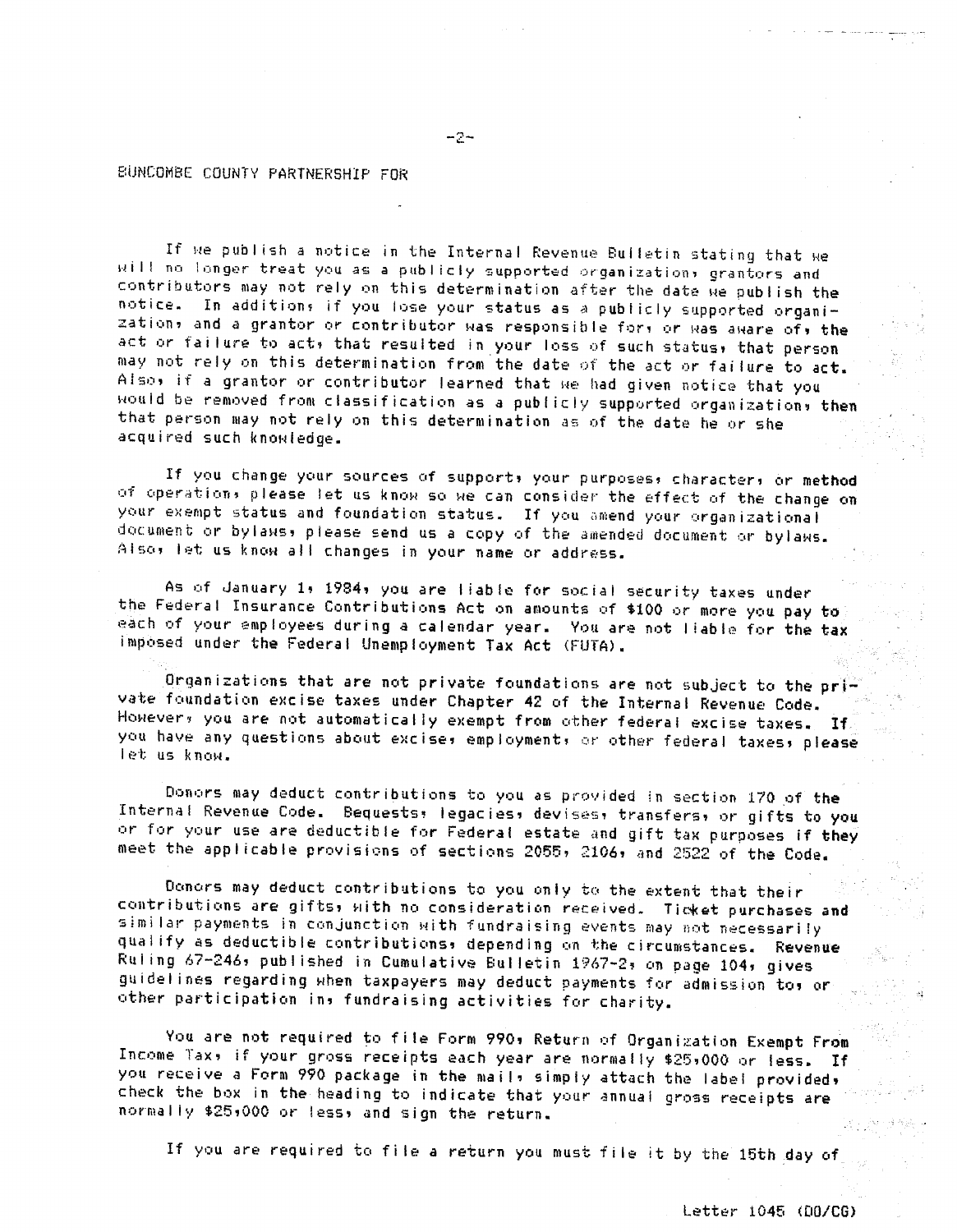the fifth month after the end of your annual accounting period. We charge a penalty of \$10 a day when a return is filed lates unless there is reasonable cause for the delay. However, the maximum penalty we charge cannot exceed \$5,000 or 5 percent of your gross receipts for the years whichever is less. We may also charge this penalty if a return is not complete. So, please be sure your return is complete before you file it.

You are not required to file federal income tax returns unless you are subject to the tax on unrelated business income under section 511 of the Code. If you are subject to this tax, you must file an income tax return on Form 990-T, Exempt Organization Business Income Tax Return. In this letter we are not determining whether any of your present or proposed activities are unrelated trade or business as defined in section 513 of the Code.

You need an employer identification number even if you have no employees. If an employer identification number was not entered on your applications we will assign a number to you and advise you of it. Please use that number on all returns you file and in all correspondence with the Internal Revenue Service.

This determination is based on evidence that your funds are dedicated to. the purposes listed in section 501(c)(3) of the Code. To assure your continued exemption, you should keep records to show that funds are spent only for those. purposes. If you distribute funds to other organizations, your records should show whether they are exempt under section 501(c)(3). In cases where the recipient organization is not exempt under section 501(c)(3), you must have evidence that the funds will remain dedicated to the required purposes and that the recipient will use the funds for those purposes.

If we said in the heading of this letter that an addendum applies, the addendum enclosed is an integral part of this letter.

Because this letter could help us resolve any questions about your exempt status and foundation status, you should keep it in your permanent records. . ئۇنىي

We have sent a copy of this letter to your representative as indicated in your power of attorney. Æ.

Letter 1045 (DB/CG)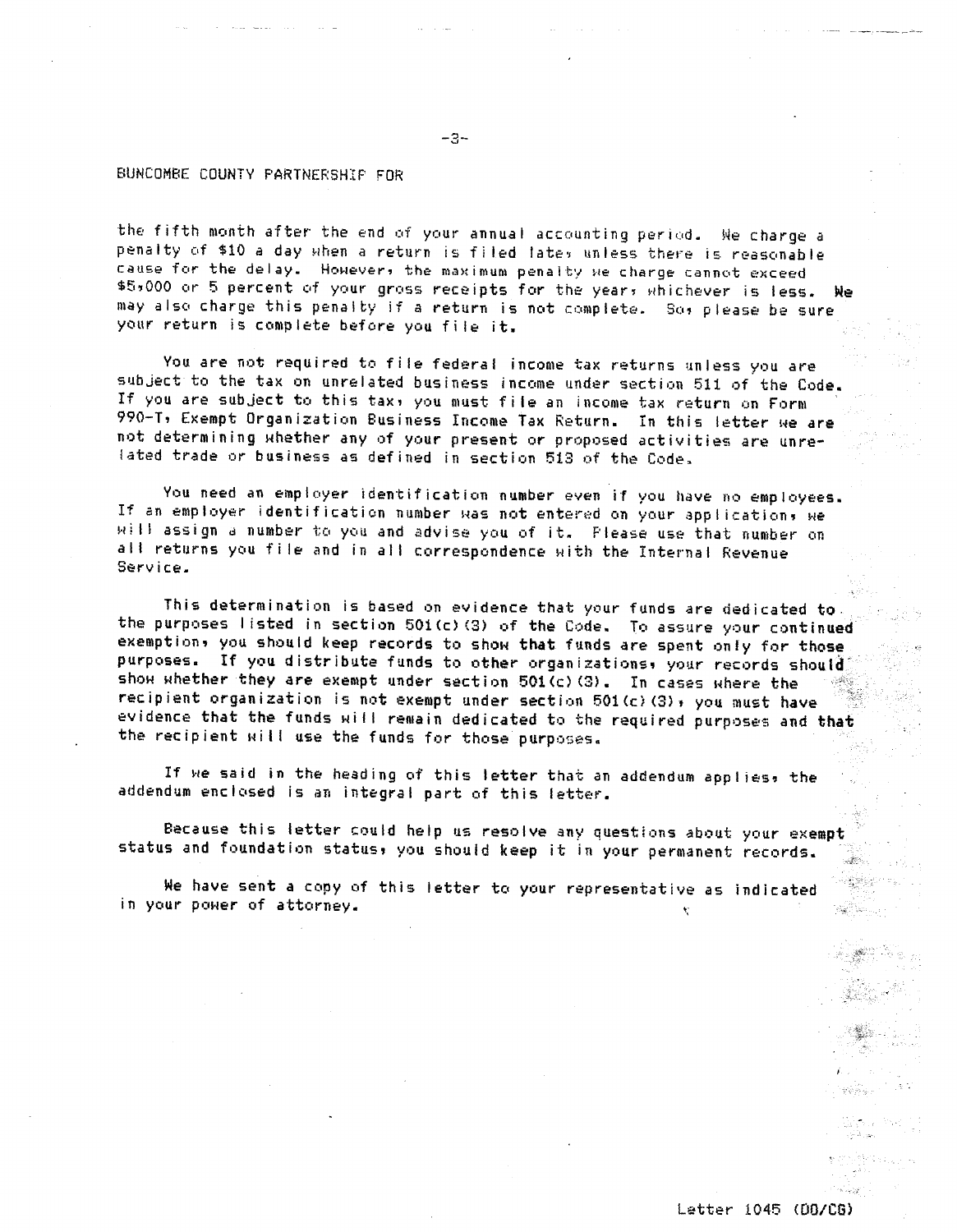If you have any questions, please contact the person whose name and telephone number are shown in the heading of this letter.

 $\bar{\phantom{a}}$  .

 $\bar{\mathcal{A}}$ 

Sincerely yours,

Tael M. Junisto

District Director

Enclosure(s): Addendum Form 872-C

 $\mathbf{t}^{\text{o}}_{\text{c}}$ 

 $\mathcal{H}_{\text{M}} = \frac{1}{2} \sum_{i=1}^{N-1}$ 

gale prest

a mangka<br>Kabupatèn

 $\sim 10^{11}$  erg (  $\sim 10^{11}$ 

لغيد والمعجم والمددد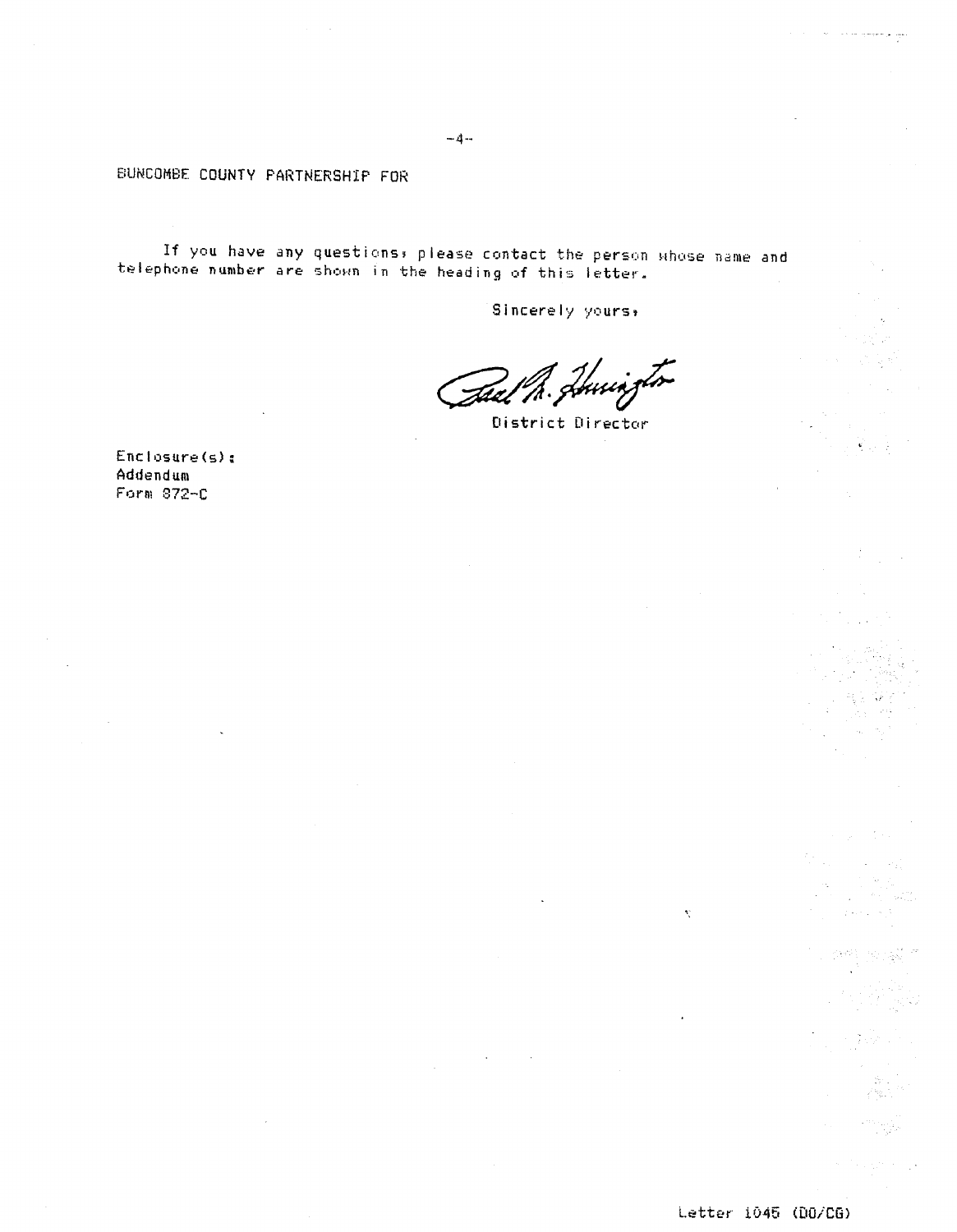You are required to make your annual return available for public inspection for three years after the return is due. You are also required to make available a copy of your exemption application, and supporting documents, and this exemption letter. Failure to make these documents available for public inspection may subject you to a penalty of \$10 per day for each day there is failure to comply (up to a maximum of \$5,000 in the case of an annual return). See Internal Revenue Service Notice 88-120, 1988-2 C.B. 454, for additional information.

If your organization conducts fund-raising events such as benefit dinners, auctions, membership drives, etc., where something of value is received in return for contributions, you can help your donors avoid difficulties with their income tax returns by assisting them in determining the proper tax treatment of their contributions. To do this you shoulds in advance of the event, determine the fair market value of the benefit received and state it in your fund-raising materials such as solicitations, tickets, and receipts in such a way that your donors can determine how much is deductible and how much is not. To assist you in this, the Service has issued Publication 1391, Deductibility of Payments Made to Charities Conducting Fund-Raising Events. You may obtain copies of Publication 1391 from your local IRS Office. Guidelines for deductible amounts are also set forth in Revenue Ruling 67-246, 1967-2 C.B. 104 and Revenue Procedure 90-12, 1990-1 C.B. 471 and Revenue Procedure 92-49, 1992-26 I.R.B. 18.

۳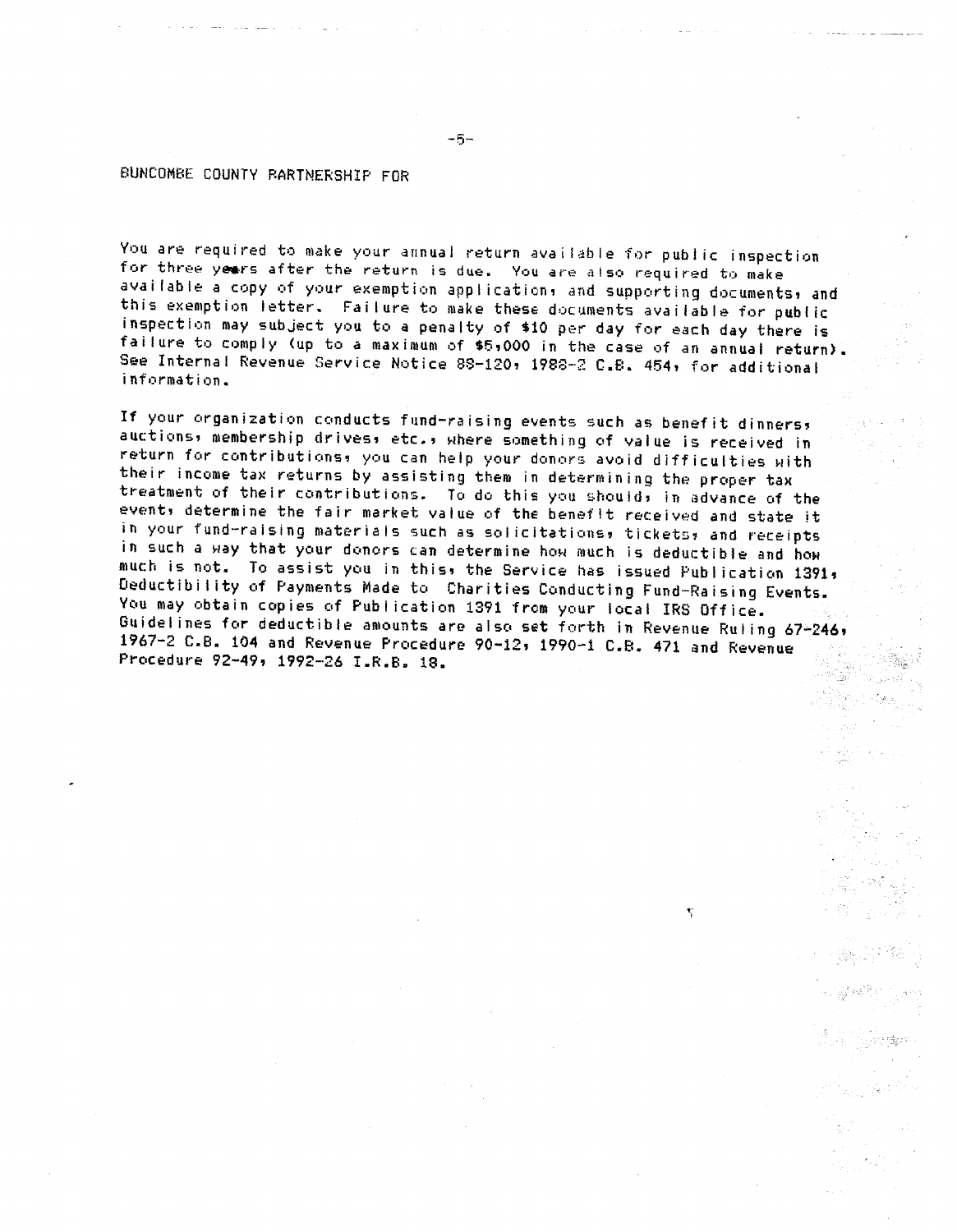#### **Coronavirus State and Local Fiscal Recovery Funds Proposed Project Budget**

| Organization<br>Name     | ' Partnership for Children<br><b>Buncombe</b><br>⊦ County F                                                                     |
|--------------------------|---------------------------------------------------------------------------------------------------------------------------------|
| <b>Project Name:</b>     | <b>bility and Accessibility</b><br><b>Expand NC Pre-K</b><br>.<br>Capacit<br>County to<br>Buildinc<br><b>Buncombe</b><br>itv or |
| <b>Amount Requested:</b> | i3.201.546                                                                                                                      |

| <b>Proposed Project Revenue Funder</b> | Amount                | <b>Confirmed or Pending?</b> | <b>Notes</b>                             |
|----------------------------------------|-----------------------|------------------------------|------------------------------------------|
| Proposed Buncombe COVID Recovery Funds | \$<br>3,201,546.00    |                              |                                          |
| NC DCDEE NC Pre-K                      | \$<br>5,052,116.00    | Pending                      | Allocation based on current year funding |
| Buncombe Partnership for Children      | 54,754.00   Confirmed |                              |                                          |
| List other sources here                |                       |                              |                                          |
| List other sources here                |                       |                              |                                          |
| List other sources here                |                       |                              |                                          |
| List other sources here                |                       |                              |                                          |
| List other sources here                |                       |                              |                                          |
| List other sources here                |                       |                              |                                          |
| List other sources here                |                       |                              |                                          |
| List other sources here                |                       |                              |                                          |
| List other sources here                |                       |                              |                                          |
| List other sources here                |                       |                              |                                          |
| List other sources here                |                       |                              |                                          |
| List other sources here                |                       |                              |                                          |
| Total $\frac{1}{3}$                    | 8,308,416.00          |                              |                                          |

|                                     | Proposed                |                    |                    | <b>Capital or Operating</b> |                                                                                                                                                                                                                                                                                                                                                                          |
|-------------------------------------|-------------------------|--------------------|--------------------|-----------------------------|--------------------------------------------------------------------------------------------------------------------------------------------------------------------------------------------------------------------------------------------------------------------------------------------------------------------------------------------------------------------------|
| <b>Proposed Project Expenses</b>    | <b>Recovery Funds</b>   | <b>Other Funds</b> | <b>Total</b>       | Expense?                    | <b>Notes</b>                                                                                                                                                                                                                                                                                                                                                             |
| Personnel (salary & benefits)       | $617,900.00$   \$<br>\$ | 518,550.00         | 1,136,450.00<br>\$ | Operating                   | BC PreK Expansion Coordinator, Ed Attainment Coach, Ramp-Up<br>Coach, Outreach & Enroll Coord, Admin Asst, Program & Fiscal<br>supervision; Other funds - NC PreK Program Director; NC PreK<br>Program Coach, Admin Asst                                                                                                                                                 |
| Contracted Services                 | 279,841.00<br>S         |                    | 279,841.00<br>\$   | Operating                   | Contracted data entry @\$25/hr for 100 hours for finance and<br>monitoring each yr; contracted monitoring support for oversight @<br>\$2000 each yr; contracted ECE tutoring services @ \$8300 yr1 and<br>\$8466 yr2; demand and feasibility study for wrap-care @ \$60,000;<br>transportation demand and feasibility study @\$60,000; Evaluation<br>services @\$134,075 |
| Office, Computer & Service Supplies | 9,323.00<br>\$          |                    | 9,323.00           | Operating                   | Consumable office supplies, computer software and subscriptions                                                                                                                                                                                                                                                                                                          |
| Travel                              | \$<br>14,195.00         |                    | 14,195.00<br>\$    | Operating                   | Local mileage and travel to limited professional development<br>opportunities                                                                                                                                                                                                                                                                                            |
| Communications and Postage          | 13,400.00<br>\$         |                    | 13,400.00          | Operating                   | Allocated cost of phone service, cell phone reimbursement, postage                                                                                                                                                                                                                                                                                                       |
| Utilities                           |                         |                    |                    | Operating                   |                                                                                                                                                                                                                                                                                                                                                                          |
| Printing and Binding                | \$<br>620.00            |                    | \$<br>620.00       | Operating                   | Printed program materials, business cards                                                                                                                                                                                                                                                                                                                                |
| Repair and Maintenance              | \$<br>5,600.00          |                    | \$.<br>5,600.00    | Operating                   | Allocated costs of copier maintenance                                                                                                                                                                                                                                                                                                                                    |
| Program Supplies and Materials      | 80,000.00<br>\$         |                    | 80,000.00          | Operating                   | Strategy #2 Substitutes, child care, and food @ \$27,000 ea yr;<br>Strategy #3 Curricula, assessments, and training @ \$26,000                                                                                                                                                                                                                                           |
| Employee Training (no travel)       | \$<br>9,333.00          |                    | \$<br>9,333.00     | Operating                   | Limited professional development for five staff over two years                                                                                                                                                                                                                                                                                                           |
| lOutreach.                          | \$<br>$20,000.00$   \$  | 5,000.00           | 25,000.00          | Operating                   | Strategy #4 Outreach to promote SPOE \$20,000; In-Kind support<br>from NC Pre-K @ \$5000                                                                                                                                                                                                                                                                                 |
| <b>Office Rental</b>                | 13,100.00<br>\$         |                    | 13,100.00<br>\$    | Operating                   | Allocated cost of office rent                                                                                                                                                                                                                                                                                                                                            |
| Equipment Rental                    | 1,867.00<br>\$          |                    | \$.<br>1.867.00    | Operating                   | Allocated cost of copier, postage machine rental                                                                                                                                                                                                                                                                                                                         |
| Computer, Equipment, Furniture      | 16,167.00<br>\$         |                    | 16.167.00<br>S     | Operating                   | Strategy #4 Software and support for online application @\$8000;<br>Computers and equipment for 3.3 staff @\$8167                                                                                                                                                                                                                                                        |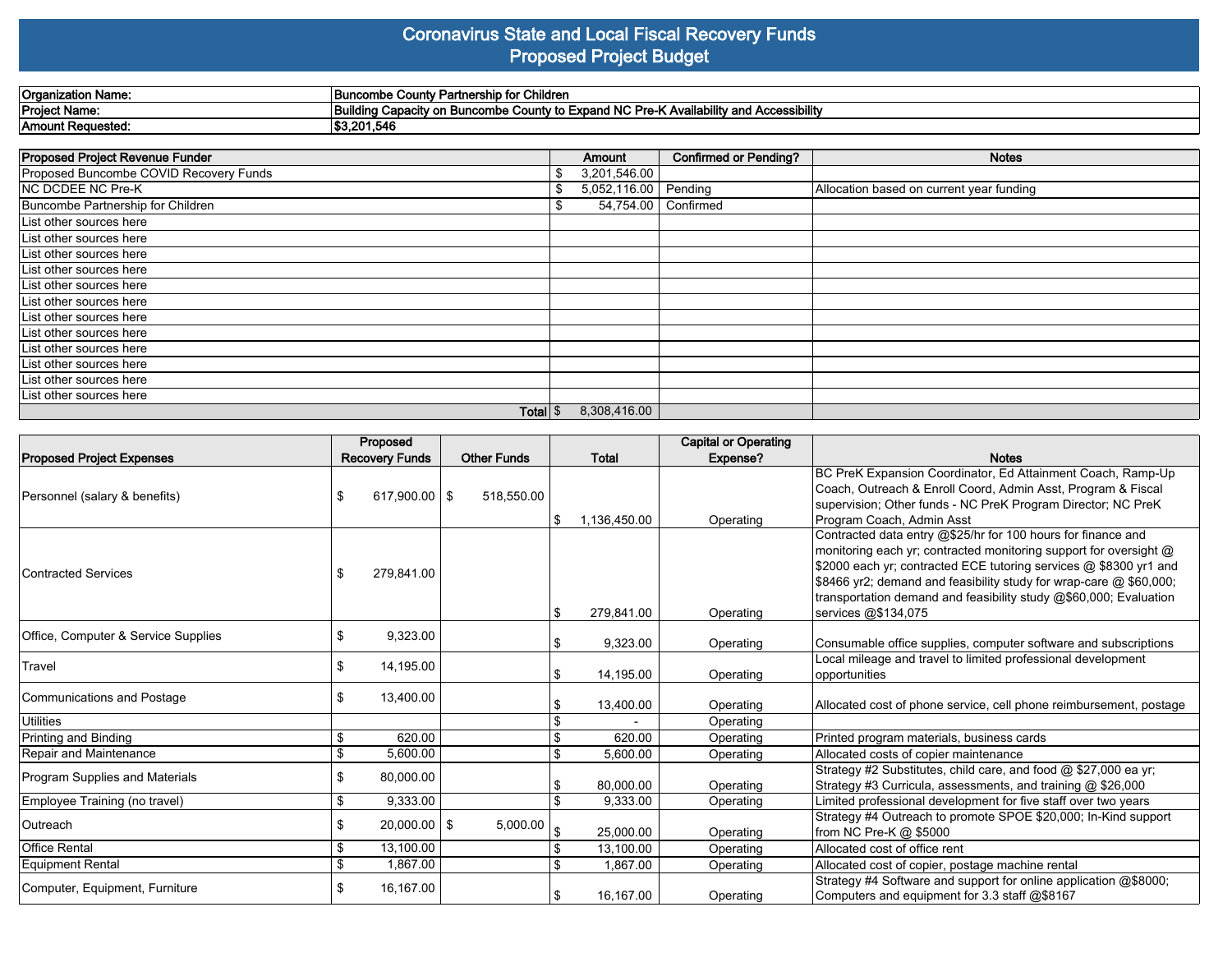| Meeting and Conference | 6,500.00<br>ა       |                        |                          |           | Retreat planning for governance structure @ \$2000/yr; Mtg expenses<br>for Expansion Coordinator and Ed Coach @\$2500                                                                                                                                                                                                                                                                                                          |
|------------------------|---------------------|------------------------|--------------------------|-----------|--------------------------------------------------------------------------------------------------------------------------------------------------------------------------------------------------------------------------------------------------------------------------------------------------------------------------------------------------------------------------------------------------------------------------------|
|                        |                     |                        | 6,500.00                 | Operating |                                                                                                                                                                                                                                                                                                                                                                                                                                |
| Grants and cash awards | 2,113,700.00        |                        | 2,113,700.00             | Operating | Strategy #1 Fully funded NCPK @\$1,755,200; Strategy #2 incentives<br>@\$27,000 ea yr; Strategy #3 stipends for substitutes, child care,<br>credit hour completion @ \$34,000; Strategy #5 Expanded wrap care<br>eligibility for children not eligible for subsidy @\$162,500; Strategy #6<br>direct support to families for transportation @\$54,000, contracts with<br>NCPreK providers for expanded transportation@\$54,000 |
| NC Pre-K program       |                     | 4,583,320.00 \$<br>\$. | 4,583,320.00             | Operating | State and Federal slots                                                                                                                                                                                                                                                                                                                                                                                                        |
| List expenses here     |                     |                        |                          |           |                                                                                                                                                                                                                                                                                                                                                                                                                                |
| List expenses here     |                     |                        |                          |           |                                                                                                                                                                                                                                                                                                                                                                                                                                |
| List expenses here     |                     |                        | $\overline{\phantom{0}}$ |           |                                                                                                                                                                                                                                                                                                                                                                                                                                |
| List expenses here     |                     |                        | $\blacksquare$           |           |                                                                                                                                                                                                                                                                                                                                                                                                                                |
| List expenses here     |                     |                        |                          |           |                                                                                                                                                                                                                                                                                                                                                                                                                                |
| List expenses here     |                     |                        | $\overline{\phantom{0}}$ |           |                                                                                                                                                                                                                                                                                                                                                                                                                                |
| List expenses here     |                     |                        | $\overline{\phantom{0}}$ |           |                                                                                                                                                                                                                                                                                                                                                                                                                                |
| List expenses here     |                     |                        |                          |           |                                                                                                                                                                                                                                                                                                                                                                                                                                |
|                        | Total $\frac{1}{3}$ | 8,308,416.00           |                          |           |                                                                                                                                                                                                                                                                                                                                                                                                                                |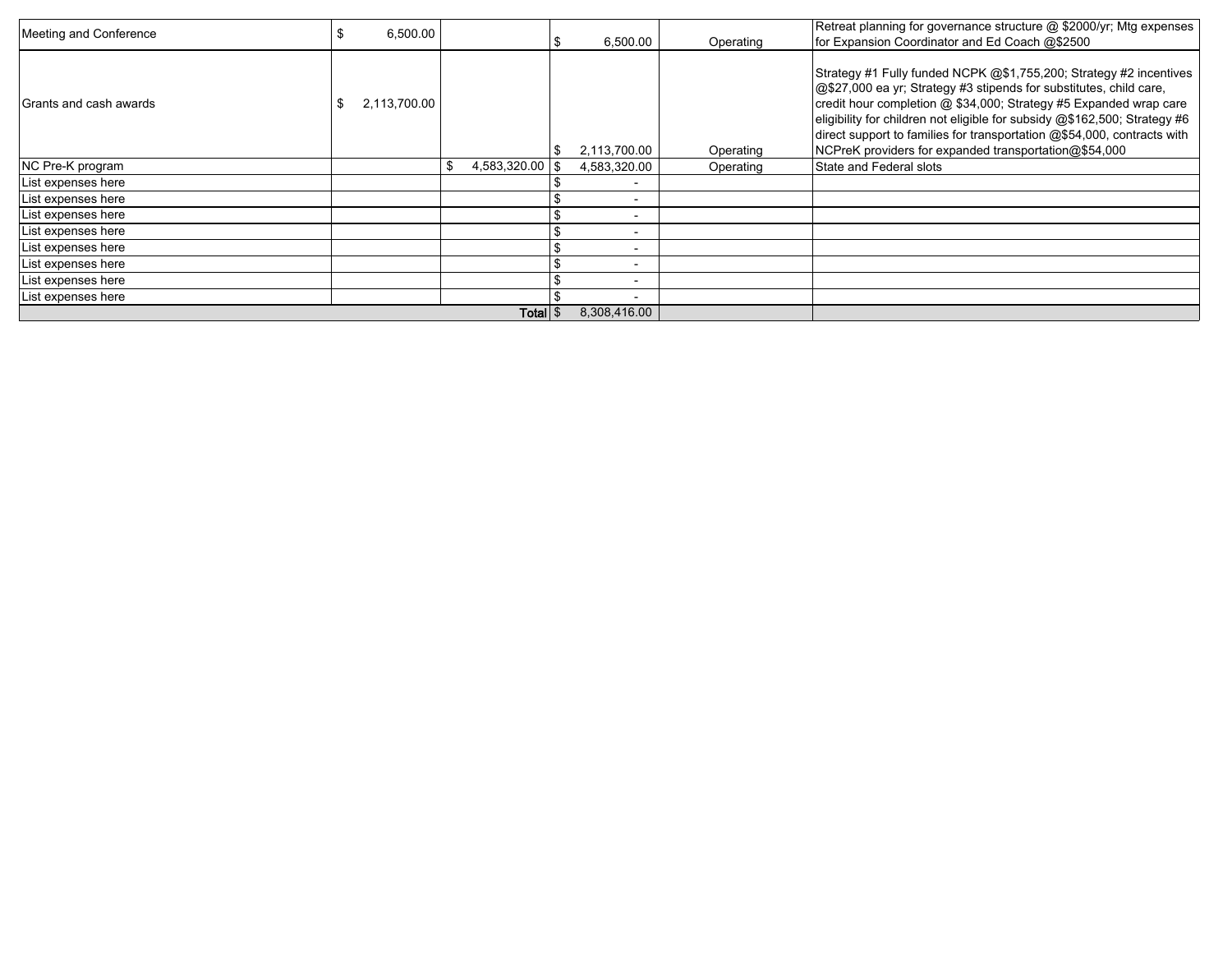| ARP funds ONLY<br>Year 1<br>Year 2<br>Year 2<br>Year 1<br>Year 1 |
|------------------------------------------------------------------|
|------------------------------------------------------------------|

|                                   | <b>BC PreK</b> | <b>BC PreK</b> |                          | Ed    |               |
|-----------------------------------|----------------|----------------|--------------------------|-------|---------------|
|                                   | Expansion      | Expansion      | Ed Attainment Attainment |       | Ramp-up       |
|                                   | Coordinator    | Coordinator    | Coach                    | Coach | Program Coach |
| Salary                            | 65000          | 66300          | 45200                    | 46104 | 0             |
| <b>Benefits</b>                   | 19500          | 19890          | 15368                    | 15675 | 0             |
| Total Office, Computer & Ser      | 1600           | 1860           | 500                      | 1000  | $\Omega$      |
| <b>Total Travel</b>               | 2500           | 2500           | 1580                     | 2000  | 0             |
| <b>Total Communication and Po</b> | 1500           | 1500           | 1500                     | 1500  | 0             |
| <b>Total Printing and Binding</b> | 100            | 100            | 52                       | 301   | $\Omega$      |
| Total Repair & Maintenance        | 600            | 600            | 600                      | 600   | 0             |
| <b>Total Meeting/Conf Exp</b>     | 1000           | 1000           | 0                        | 500   | 0             |
| Total Employee Training/No        | 2000           | 2000           | 500                      | 1000  | 0             |
| <b>Total Office Rental</b>        | 1500           | 1500           | 1500                     | 1500  | 0             |
| <b>Total Equipment Rental</b>     | 200            | 200            | 200                      | 200   | $\Omega$      |
| Total Computer, Equipment,        | 2000           | 2000           | 2000                     |       | 0             |
| <b>Total Overhead</b>             | 13000          | 13260          | 8432                     | 8601  |               |
| <b>TOTAL</b>                      | 97500          | 99450          | 69000                    | 70380 | 0             |
| Overhead per co                   |                |                |                          |       |               |
| report/RN projection              | 13000          | 13260          |                          |       |               |
| TOTAL per Co report/RN            |                |                |                          |       |               |
| projection                        | 97500          | 99450          | 69000                    | 70380 | 0             |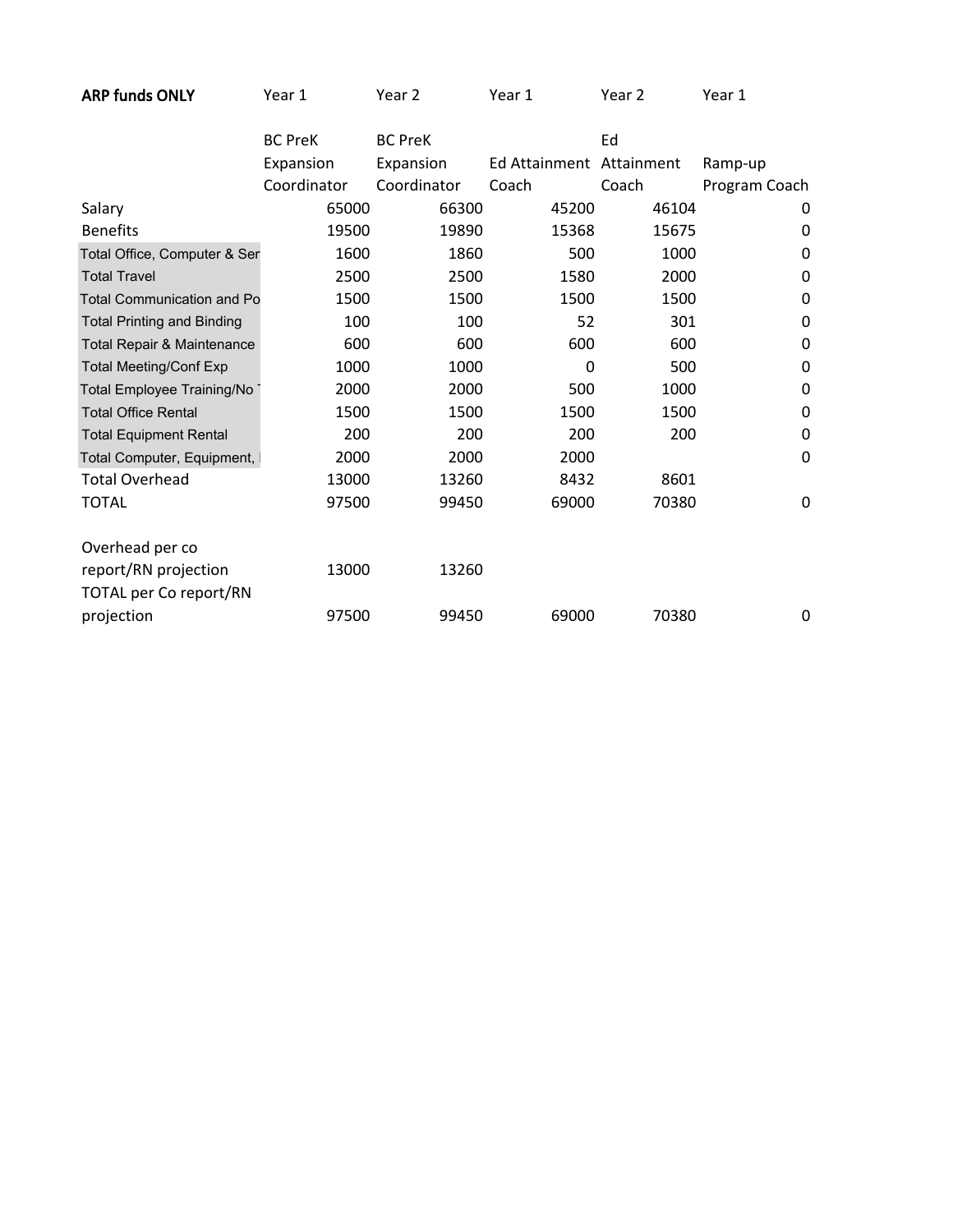| Year 2 | Year 1 | Year 2 | Year 1 | Year 2 | Year 1 |
|--------|--------|--------|--------|--------|--------|
|        |        |        |        |        |        |

| Ramp-up | Outreach and | Outreach and |                                             |              |             |
|---------|--------------|--------------|---------------------------------------------|--------------|-------------|
| Program | Enrollment   | Enrollment   |                                             |              | Program     |
| Coach   | Coordinator  | Coordinator  | Admin Assistant Admin Assistant Supervision |              |             |
| 48960   | 48960        | 49939        | 14667                                       | 46500        | 8400        |
| 16660   | 16660        | 16993        | 4400                                        | 13950        | 3063        |
| 530     | 500          | 500          | 333                                         | 2500         | 0           |
| 500     | 1580         | 1718         | 317                                         | 1500         | 0           |
| 1500    | 1500         | 1500         | 500                                         | 2000         | 100         |
| 50      | 0            | 0            | 17                                          | 0            | $\mathbf 0$ |
| 600     | 600          | 600          | 200                                         | 600          | 150         |
| 0       | $\mathbf 0$  | 0            | $\mathbf 0$                                 | $\mathbf{0}$ | 0           |
| 500     | 1000         | 1000         | 333                                         | 1000         | $\mathbf 0$ |
| 1500    | 1500         | 1500         | 500                                         | 1500         | 150         |
| 200     | 200          | 200          | 67                                          | 200          | 50          |
| 1500    | $\mathbf 0$  | 0            | 667                                         | 0            | $\mathbf 0$ |
| 6880    | 6880         | 7018         | 2933                                        | 9300         | 450         |
| 72500   | 72500        | 73950        | 22000                                       | 69750        | 11913       |
|         |              |              |                                             |              |             |
|         |              |              |                                             |              |             |
|         |              |              | 2933                                        | 9300         |             |
|         |              |              |                                             |              |             |
| 72500   | 72500        | 73950        | 21998                                       | 69750        | 11913       |